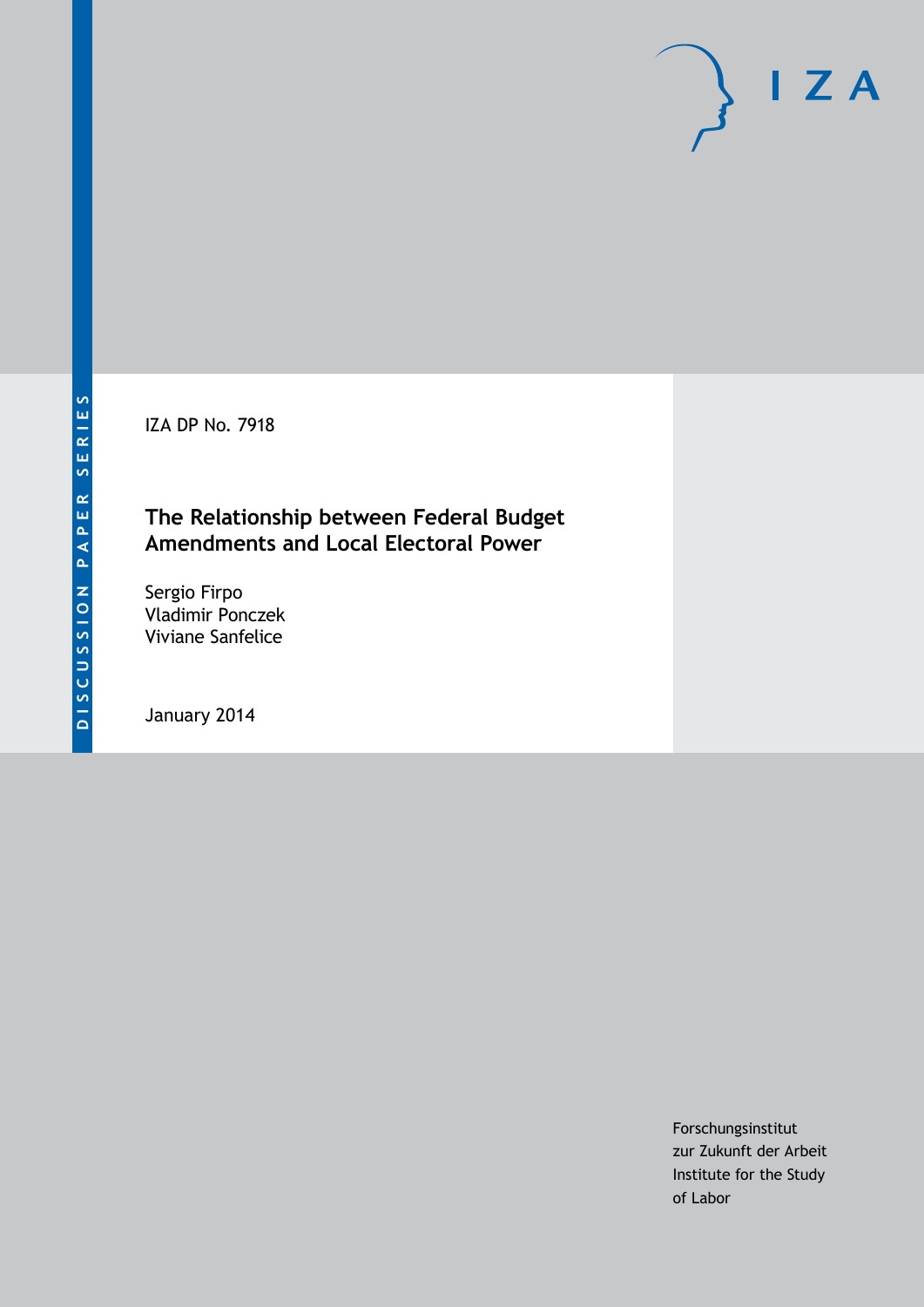# **The Relationship between Federal Budget Amendments and Local Electoral Power**

## **Sergio Firpo**

*Sao Paulo School of Economics - FGV and IZA*

### **Vladimir Ponczek**

*Sao Paulo School of Economics - FGV*

### **Viviane Sanfelice**

*University of Rochester*

Discussion Paper No. 7918 January 2014

IZA

P.O. Box 7240 53072 Bonn Germany

Phone: +49-228-3894-0 Fax: +49-228-3894-180 E-mail: [iza@iza.org](mailto:iza@iza.org)

Any opinions expressed here are those of the author(s) and not those of IZA. Research published in this series may include views on policy, but the institute itself takes no institutional policy positions. The IZA research network is committed to the IZA Guiding Principles of Research Integrity.

The Institute for the Study of Labor (IZA) in Bonn is a local and virtual international research center and a place of communication between science, politics and business. IZA is an independent nonprofit organization supported by Deutsche Post Foundation. The center is associated with the University of Bonn and offers a stimulating research environment through its international network, workshops and conferences, data service, project support, research visits and doctoral program. IZA engages in (i) original and internationally competitive research in all fields of labor economics, (ii) development of policy concepts, and (iii) dissemination of research results and concepts to the interested public.

IZA Discussion Papers often represent preliminary work and are circulated to encourage discussion. Citation of such a paper should account for its provisional character. A revised version may be available directly from the author.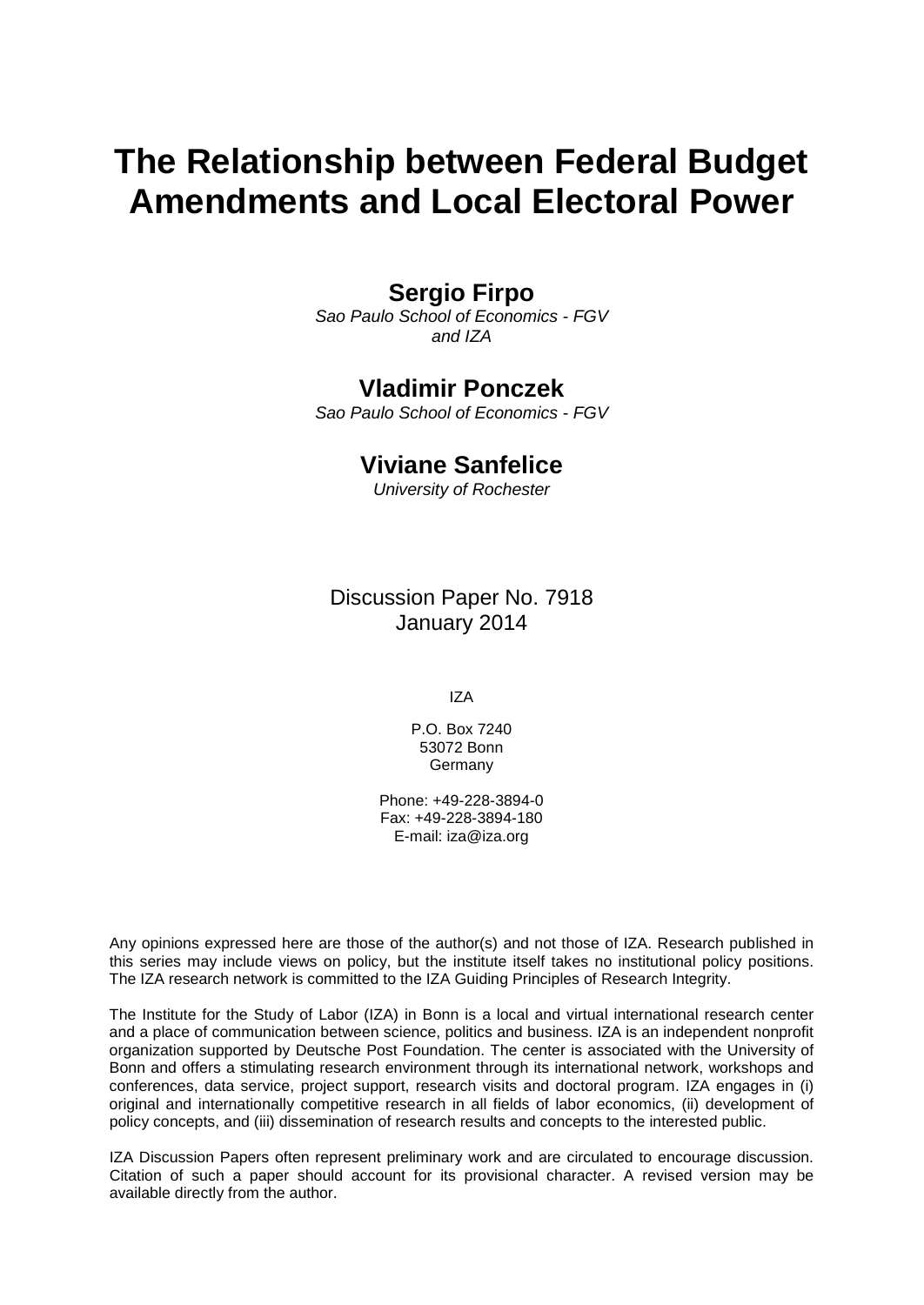IZA Discussion Paper No. 7918 January 2014

## **ABSTRACT**

## **The Relationship between Federal Budget Amendments and Local Electoral Power**

The objectives of this paper are twofold. First, we investigate whether politicians use resources from the federal budget as a strategy to maintain and expand their political capital. Second, we examine whether such a strategy is rewarded by voters who elect politicians who assist their municipalities through federal expenditures. The main contribution of this study is its illustration of how the use of fiscal policy affects the local political power of legislators in Brazil. We focus on the geographical distribution of votes received by politicians within their electoral districts instead of only examining the final outcomes of reelection efforts. Our findings indicate that politicians tend to favor municipalities that were important to their elections and that voters support candidates who have brought resources to their localities. However, given that Brazil uses a party-open-list proportional representation system for congressional elections, influencing the behavior of voters through amendments is not sufficient to increase a candidate's chances of winning reelection.

JEL Classification: H7

Keywords: voter's preference, pork barrel, politician's strategies, electoral power

Corresponding author:

Sergio Firpo Escola de Economia de São Paulo – FGV-SP R. Itapeva, 474/1215 São Paulo 01332-000 Brazil E-mail: [sergio.firpo@fgv.br](mailto:sergio.firpo@fgv.br)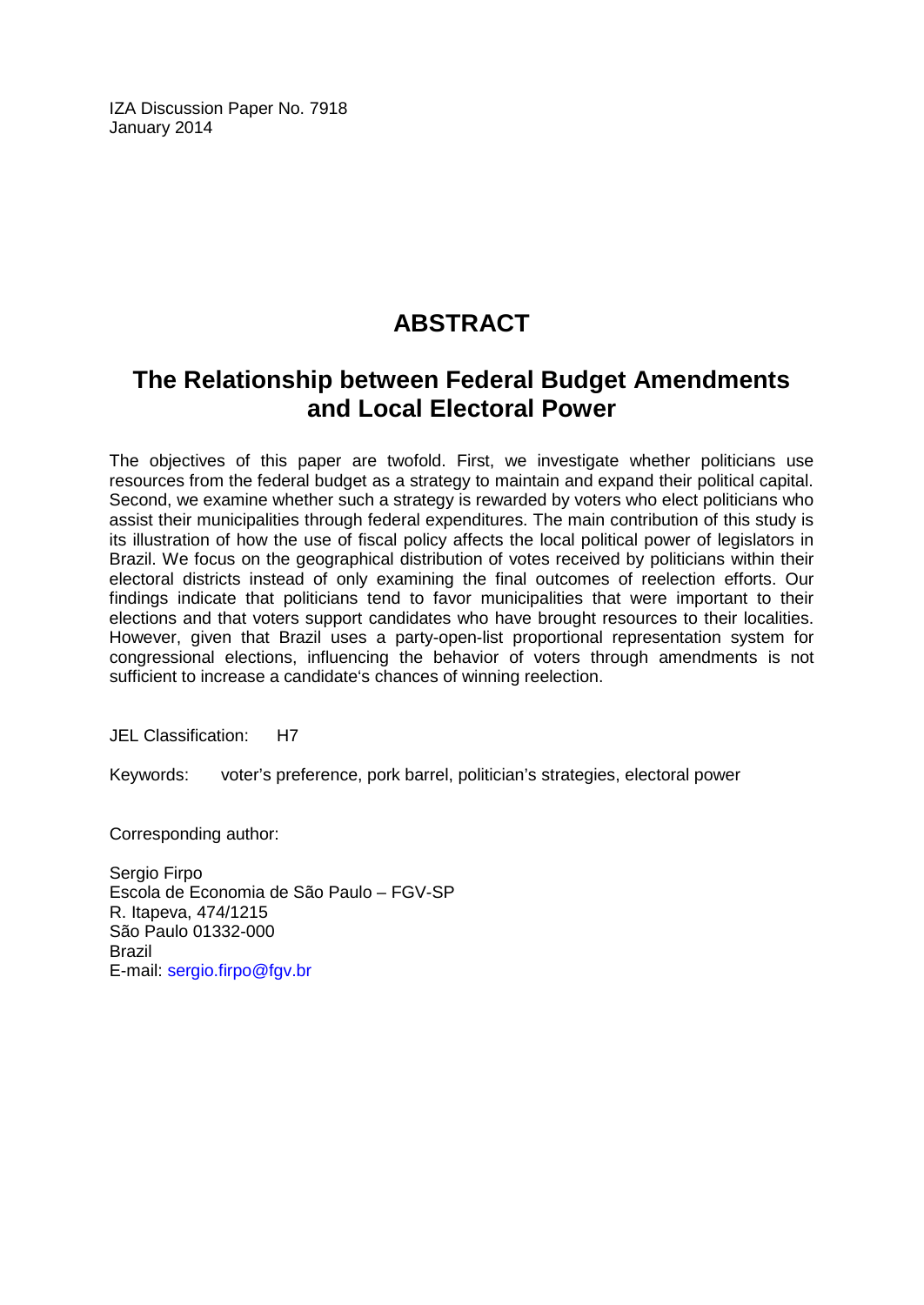The empirical literature has established that incumbent politicians have certain advantages in elections. Fiscal policy has typically been the channel used by incumbents to influence voters in elections for executive branch offices. The literature on pork-barrel politics has documented that, under district-based electoral systems, public expenditures are an important mechanism used by legislators to canvass voters. Brazil does not use a single member per district electoral system to elect members to its Chamber of Deputies, the house of Congress that most closely resembles the U.S. House of Representatives. Given these characteristics of the structure of the system, the major objectives of this paper are  $(i)$  to investigate whether incumbent congressional politicians use fiscal policy as a strategy to obtain voter support in Brazil and  $(ii)$  to determine whether this strategy is electorally effective. In particular, we assess the relationship between amendments to the federal budget and the electoral outcomes for deputies who propose such amendments. Thus, the main contribution of this paper is to show how the use of fiscal policy affects the local political power of legislators in Brazil. Toward this end, we focus on the geographical distribution of votes received by politicians within their electoral districts instead of exclusively examining the success or failure of candidates' reelection efforts.

One possible means of influencing voters that has been investigated in the literature is the manipulation of public deficits, a practice that results in electoral cycles of public spending. However, Brender and Drazen (2008), analyzing a sample of 74 countries over a 43-year period, find no evidence that public deficits increase the reelection chances of executive branch members. Indeed, their results show that in developed democracies, the effect is negative, i.e., voters punish politicians who increase budget deficits. Shelton (2012) argues that the institutionalization of the party system is associated with the mitigation of political budget cycles. With respect to Brazil, Sakurai and Menezes-Filho (2008) note that expenditures in election years tend to reduce the chances of reelection of local executive incumbents, whereas expenditures in non-election years appear to benefit incumbents. Thus, increases in fiscal outlays do not appear to be an efficient means of retaining local executive positions. Nevertheless, voters may have preferences regarding the composition of expenditures but not necessarily regarding the total amount spent. In several countries, increases in expenditures targeted at investment and reductions in existing expenditures have been found to have positive effects.<sup>1</sup> Meneguin, Bugarin and Carvalho (2005) demonstrate that voters in Brazilian municipalities tend to disapprove cost expenditures and support investment expenditures, which are electorally visible. In this way, fiscal manipulation can occur through alternative means that do not involve the incursion of public budget deficits, as voters' choices may be based on the composition and/or distribution of budgetary resources. The legislative branch cannot determine total expenditures as flexibly as the executive branch can. Thus, the use of fiscal policy by legislators for electoral purposes often occurs via the distribution of resources through amendments to the budget. Representatives

<sup>1</sup> See Katsimi and Sarantides (2012), Khemani (2004) and Peltzman (1992).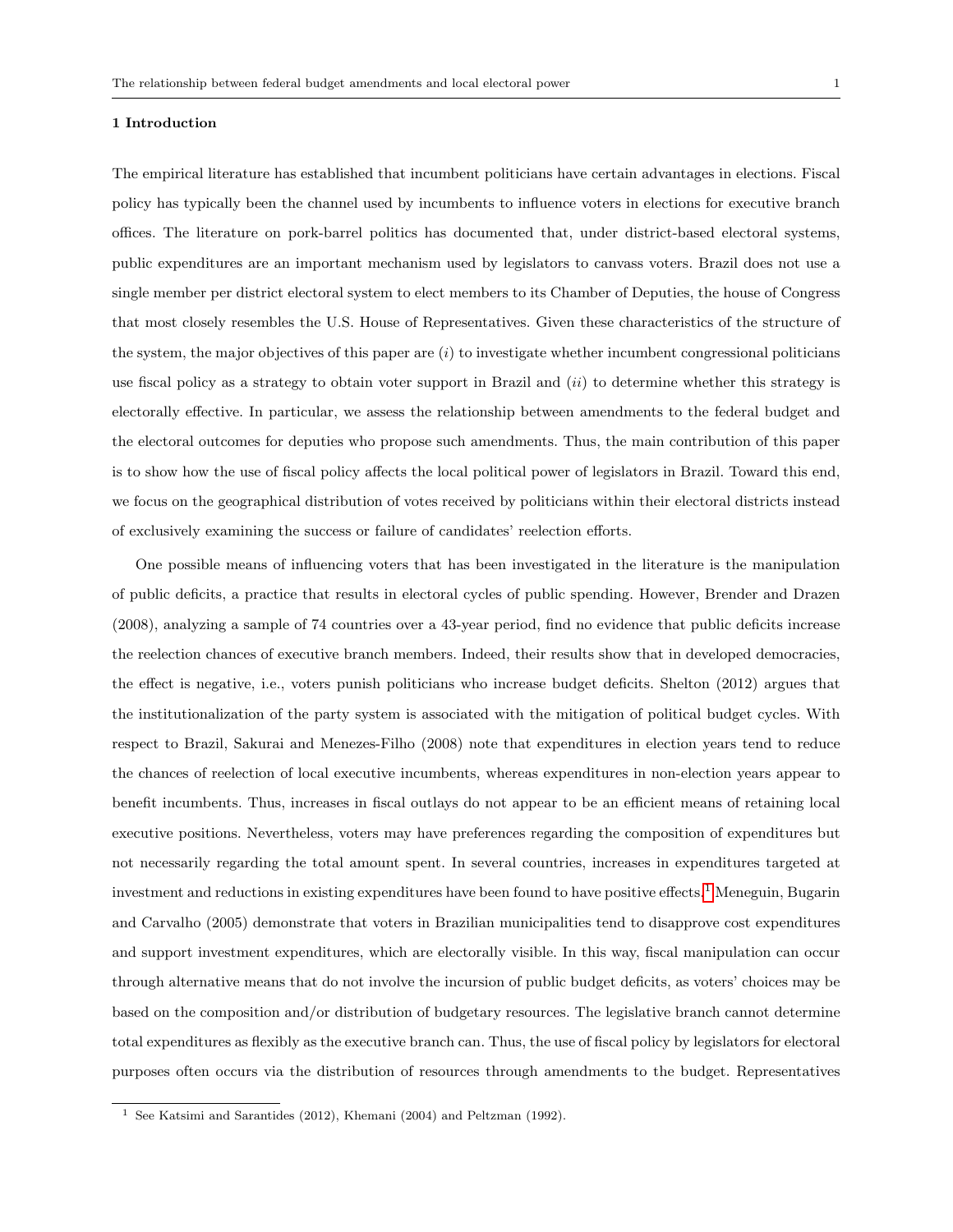can focus on a specific group of voters and generate benefits for this group at the expense of other groups. In the literature focusing on U.S. politics, this practice is known as pork-barrel legislation, a procedure whereby incumbents use government programs to distribute funds to geographically specific groups in exchange for political support via campaign contributions or votes. Whereas the benefits of this spending are restricted to specific locations, all taxpayers pay for these initiatives.<sup>2</sup>

In the U.S., pork-barrel legislation can be observed through agricultural subsidies and engineering projects (e.g., the construction of roads). Most studies focused on the U.S. have shown connections between benefits that flow to a region and support for a specific congressperson in an election.<sup>3</sup> Leigh (2008) notes a similar phenomenon for Australia.4 Similarly to the system in the U.S., in Australia, one member is chosen to represent each electoral district. Given this type of electoral structure, there is a direct connection between a politician and a given region, as each location elects its own representative.

However, this connection is not well documented in countries where legislative races occur in electoral districts with large geographical dimensions and where various parties/candidates are elected within single, multimember districts. The Brazilian example provides an opportunity for a case study, as the country utilizes a party-open-list proportional representation system for congressional elections. Given this structure, it is unclear whether there are incentives for deputies to use fiscal policy to target geographically specific groups of voters. Nevertheless, as shown by Ames (1995a and 1995b) in his analysis of the Brazilian system, informal electoral districts that are smaller than the formal districts within which they are located may exist. In these more concentrated environments, politicians can focus their efforts and eventually be rewarded by the support of voters. According to Latner and McGann (2005), candidates are influenced by two major considerations when seeking regional representation in a system with multiple representatives per district. In terms of electoral competition, it might be advantageous for a party to have candidates running for election in different regions, as this maximizes the total number of votes won by the party. Moreover, internal party competition can stimulate the regionalization of candidates, preventing two candidates that represent the same party from competing for the same voters.

In Brazilian congressional elections, voters cast single ballots either for party labels or individual candidates, and parties can form election party coalitions. The numbers of individual votes that candidates receive determine the ranking of candidates in a party coalition list. The D'Hondt method is used to determine the number of seats each coalition obtains. Electoral districts in Brazil consist of the 27 individual states, which elect specific numbers of representatives according to the sizes of their populations. Once elected, amendments to the federal budget are the key tool that representatives can use to assign federal resources to the specific

<sup>&</sup>lt;sup>2</sup> The pork-barrel literature, which began with Mayhew (1974), is quite extensive. A list of studies, including some of the most notable contributions, can be found in Bickers et al. (2007).

<sup>3</sup> See, for example, Fiorina (1981), Cain, Ferejohn and Fiorina (1987) and Stein and Bickers (1994).

<sup>4</sup> See Costa-i-Font et al. (2003) for pork-barrel politics in Mexico and Golden and Picci (2008) for Italy.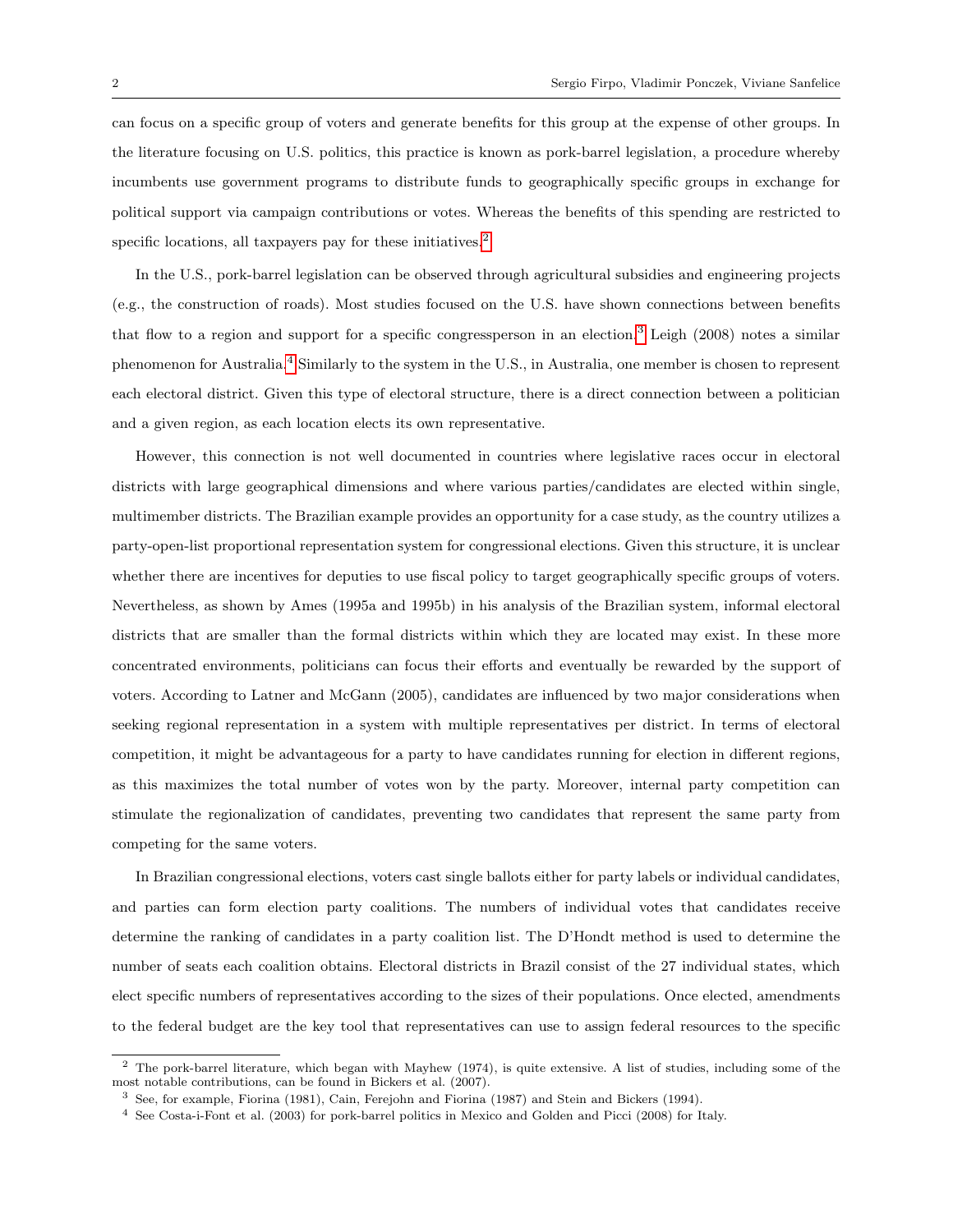regions in which they have vested electoral interests. The amendments proposed by deputies concern changes to the Draft Budget Law (*Projeto de Lei Orçamentária*, henceforth referred to as PLO), drawn up by the executive branch.

It is important to examine why voters engage in backward-looking behavior, i.e., why they care about what a candidate did in a previous term, instead of forward-looking behavior, whereby voters would consider a candidate's future projects to be pursued during his/her next term in office. In this regard, Drazen and Eslava (2006) propose a theoretical model in which voters infer future benefits based on the value received by their district during the politician's previous term in office. In this model, it is assumed that politicians have unobservable preferences for locations and that these preferences persist over time. Therefore, a voter who believes he/she received some benefit during an incumbent's previous term will expect similar expenditures following reelection. Drazen and Eslava's (2006) theoretical results show that, given informational asymmetry, if voters are affected by public funds, these past expenditures will increase the number of votes received by the incumbent, a bonus that will occur even if the electorate is aware of the politician's electoral interests. In addition, the same results indicate that incumbents should focus their efforts on groups of voters that are more easily influenced before elections.

Some studies seek to associate the composition of the Brazilian budget with the political interests of deputies. More precisely, such studies attempt to determine the relationship between amendments and electoral performance.5 Nonetheless, there is no consensus regarding whether amendments contribute to an increase in the probability of a deputy's reelection. Furthermore, with the exception of Ames (1995a and 1995b), these studies assess the aggregate outcomes for candidates within electoral districts. Consequently, there is no method for directly measuring the relationship between regionally assigned funds and local political returns for incumbents.

The present paper uses local electoral results to study the causes and consequences of the actions of federal deputies. To investigate this process, we explore the relationship between amendments to the federal budget that are directed to specific municipalities and the local electoral outcomes of candidates running for the Brazilian Chamber of Deputies. This study focuses on the 50th, 51st, 52nd and 53rd legislative sessions of Congress and five elections for the Chamber of Deputies (1994, 1998, 2002, 2006 and 2010).6

This paper analyzes two questions in detail. The first addresses whether politicians tend to "bring home the bacon". We show that municipalities that are able to elect candidates who are "associated" with their voters receive an increased share of the federal budget.7 This dynamic occurs because deputies tend to allocate resources to localities that have provided them with electoral support in previous elections. We exploit a

 $5$  Some examples include Ames (1995), Pereira and Rennó (2003), Samuels (2002) and Mesquita (2008).

 $6$  The 50th, 51st, 52nd and 53rd legislative sessions correspond to the years 1995-98, 1999-2002, 2003-06 and 2007-10, respectively.

<sup>7</sup> In the following sections, we provide a precise definition of the association between candidates and municipalities.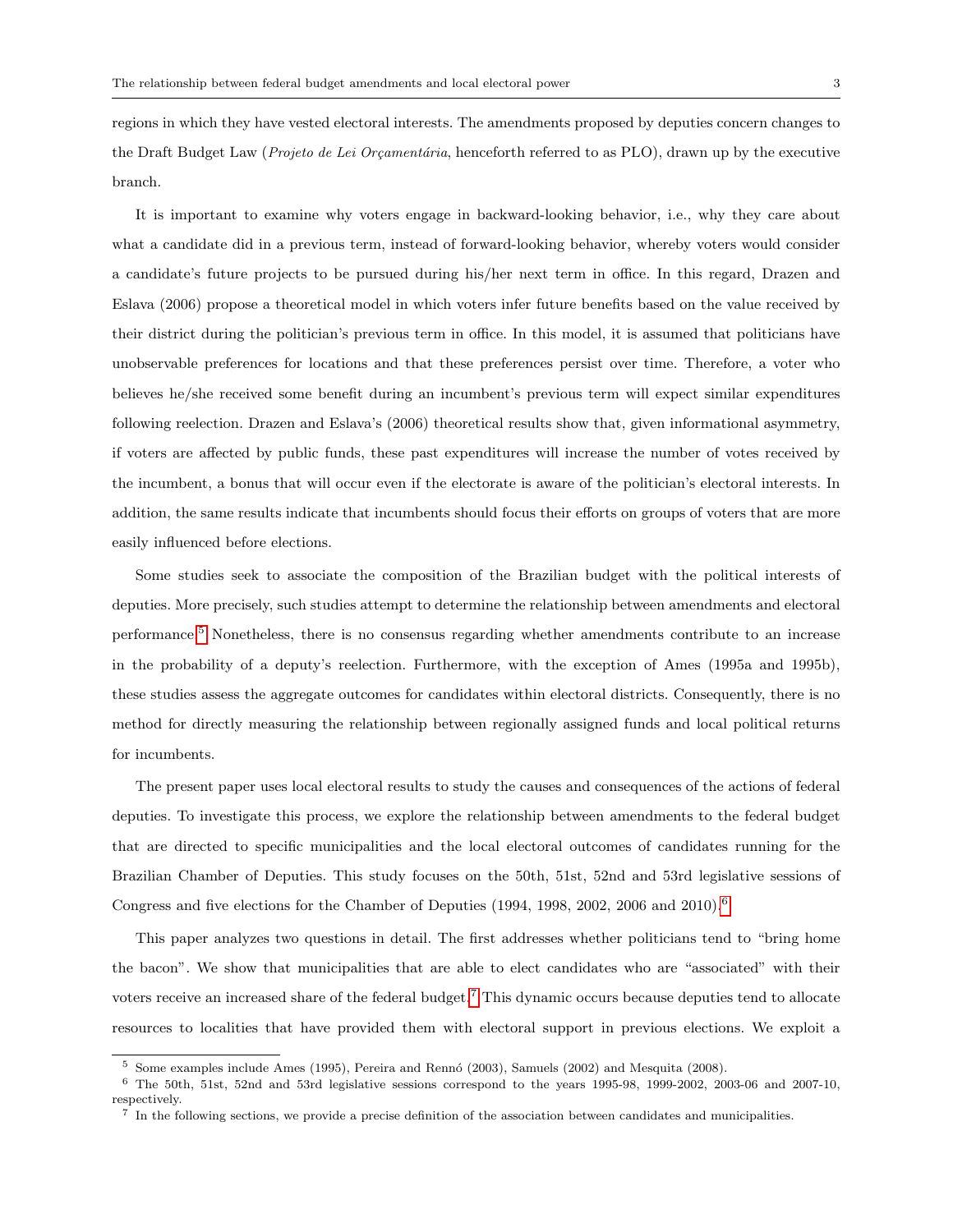discontinuity in the election rule for Congress, one that guarantees exogenous variation in the number of elected deputies linked to (or associated with) given municipalities. We show that this effect is stronger in localities where political concentration is more pronounced. By using a regression discontinuity design, we overcome the concern that the unobservable characteristics of candidates and municipalities would be systematically related to both electoral performance and the capabilities of candidates to propose amendments.

These findings contribute to the "electoral targeting" literature, a literature that considers ways in which politicians allocate resources to maximize their electoral outcomes. Two main models are used to debate this issue. On the one hand, Cox and McCubbins's (1986) "core voter model" suggests that candidates allocate resources mainly to their core voters, as such voters should be especially responsive to transfers. On the other hand, Lindbeck and Weilbull's (1987) "swing voter model" suggests the opposite practice, that is, that candidates target swing voters because their core voters will not punish them.

The empirical literature shows mixed results. Some studies support the swing voter logic (Schady 2000; Dahlberg and Johanson 2002; Stokes 2005), whereas others align with the core voter model (Calvo and Murillo 2004; Hiskey 2003, Levitt and Snyder 1995). Our results support the "core voter model," as deputies are found to be prone to allocate resources to the specific localities that have voted for them in the past.

The second question assessed in this paper is whether voters support incumbent candidates who have proposed the amendments applied to their regions. Employing longitudinal data to control for fixed, unobserved characteristics of candidates and municipalities, we find that deputies who "bring home the bacon" are electorally rewarded in the municipalities that benefit from the candidates' actions. However, because electoral districts are much larger than municipalities, this local effect is not significant enough to increase the reelection chances of such deputies, an outcome that accords with the findings of previous results based on aggregated data.

In summary, the main objective of this paper is to unveil the relationship between votes and local public spending by dissecting two specific perspectives - that of the voters and that of the politicians. The empirical strategies used in this study allow us to determine, under weak assumptions, whether voters react to public spending in their municipalities. We can also determine whether politicians use the electoral preferences associated with these local public goods and services as a strategy to win reelection.

The paper proceeds as follows. In the next section, we discuss the underlying institutional background, with particular emphasis on the mechanics of the Brazilian budget process. The subsequent section describes the datasets used in this paper and presents descriptive statistics regarding the personal, political and electoral characteristics of Brazilian federal deputies and the attributes of federal budget amendments. Section four, entitled Empirical Strategies, discusses the identification strategies used in this paper to estimate voters' preferences and politicians' reactions to these preferences. Our findings are interpreted in section five, and a final section offers our conclusions.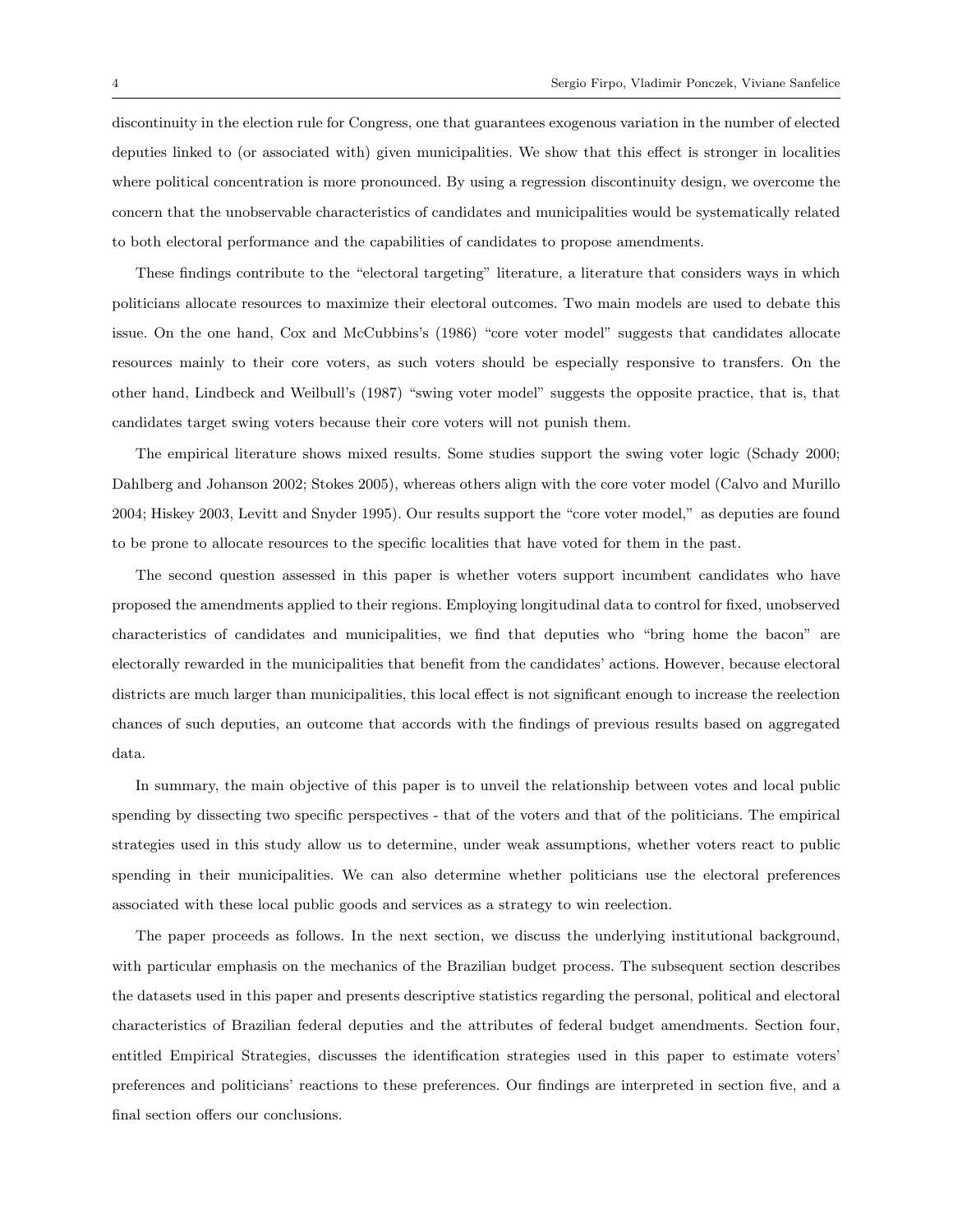#### 2 Institutional Background: The Mechanics of the Brazilian Federal Budget Process

The Brazilian annual federal budget has three main parts: the fiscal budget, social insurance and investments in public companies. The executive branch plans the fiscal budget, which is the component of the overall budget in which revenues are estimated and expenditures are directed. Congress may propose changes to the draft budget through amendments. These amendments may originate from rapporteurs of the budget draft, the congressional budget commission or individual deputies and senators. The resources needed to fund amendments must come from the cancellation of expenditures that are already provided for in the budget proposed by the executive branch. Ongoing expenditures, which include staff payments, debt charges and constitutional tax transfers to states and municipalities, cannot be cut. Indeed, only investment expenditures are subject to reallocation, and these correspond to approximately 3% of total expenditures (Mesquita 2008).

The congressional budget commission (*Comissão Mista do Orçamento*) is responsible for analyzing the executive's budget proposal in the Congress. This committee is composed of 30 deputies and 10 senators, who choose a general rapporteur and 10 sectoral rapporteurs from among their members.<sup>8</sup> Since 1995, institutional changes have decentralized the power of budget draft rapporteurs, facilitating the access of federal deputies to the budget. At the same time, to guarantee a more uniform distribution of funds among deputies, the number of amendments per deputy was limited to 20, and the maximum value that can be utilized was set at R\$1.5 million per deputy per year.<sup>9</sup> In 2010, the maximum value was raised to R\$12.5 million, and the number of amendments was increased to 25 per deputy per annual budget.  $^{10}$ 

Deputies show interest in the funds allocated through amendments and spend most of their time seeking approval for these initiatives (Samuels 1998; Figueiredo and Limongi 2002). Each amendment must be individually approved by the budget commission (by majority), and the entire fiscal budget (including all amendments) must be approved by a majority in Congress. However, even approved amendments are not necessarily guaranteed allocation because the executive branch makes final decisions regarding the execution of these measures. This process implies that the executive branch possesses a direct means of influencing individual deputies, thus increasing its base of support in Congress without the need for political parties as intermediaries.

Funds from budget amendments can be allocated to national, regional, state or local (municipal) programs. From 1995 to 2002, more than 60% of the total value of amendments implemented went to projects at the municipal level. After 2002, this number fell to less than 30%. With respect to local amendments, it is common knowledge that a deputy is free to allocate these measures to any Brazilian municipality, including municipalities outside his/her state (electoral district). Nonetheless, if the politician's goal is to maximize the number of votes he/she receives in a reelection race, we can expect that deputies would prefer to allocate amendments to the

<sup>&</sup>lt;sup>8</sup> The sectors from which rapporteurs can be chosen are as follows: health, education, justice, environment, urban development, agriculture, social assistance, tourism, infrastructure and representation.

 $^9\,$  This rule came into effect in 1996 during the preparation of the budget plan executed in 1997.

<sup>10</sup> This value corresponds to approximately U.S.\$ 7.1 million. The annual average exchange rate in 2010 was 1.76 BRL/USD.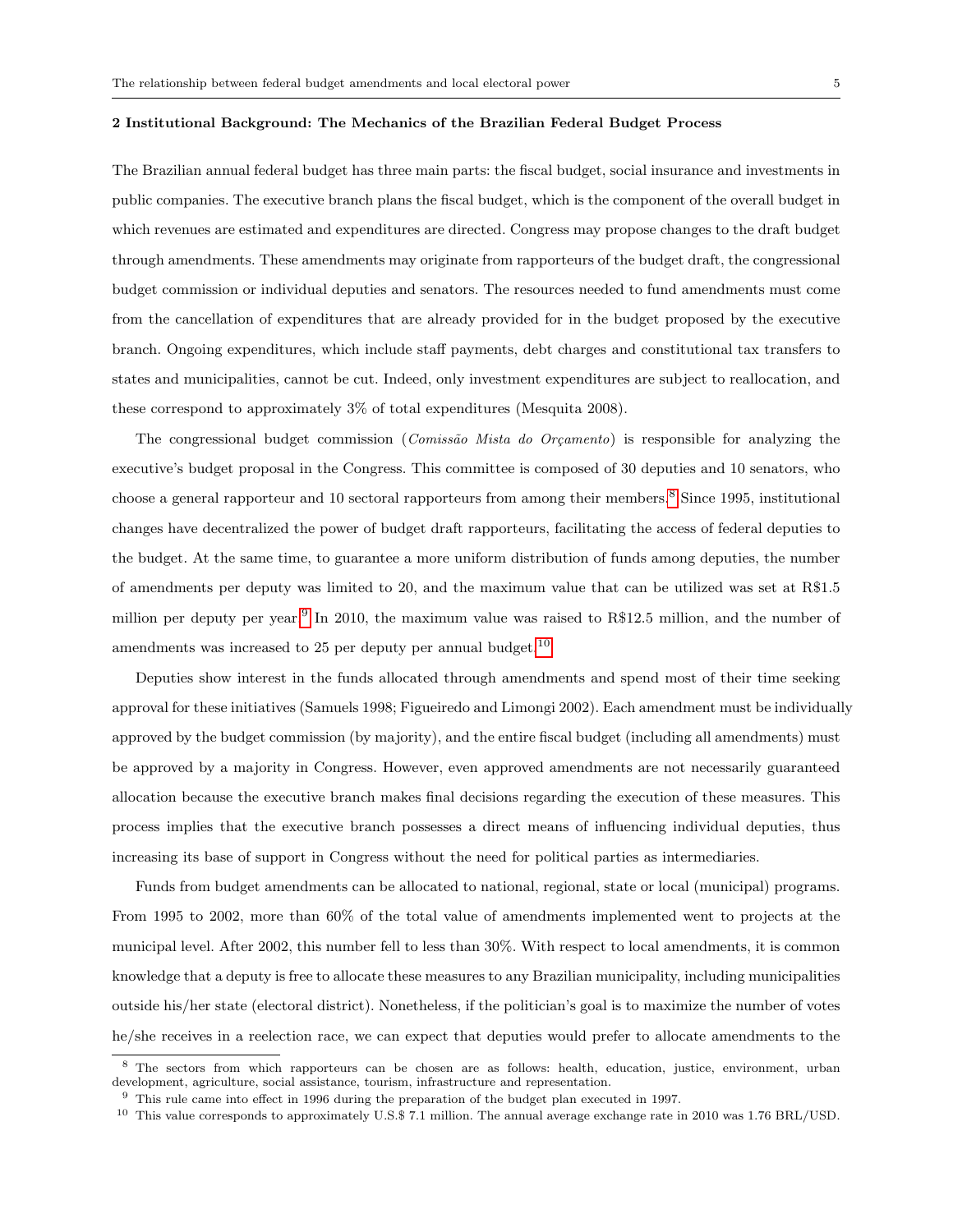municipalities within the states they represent. Indeed, of the total number of individual amendments executed from 1996 to 2007, only 1.29% of these initiatives were allocated to municipalities outside the state in which the deputy who proposed them was elected. In the same period, accounting only for local amendments proposed by deputies who were running for reelection, only 1.02% of amendments were allocated to localities outside the states that the politicians who secured them represented. These numbers reinforce the notion that deputies view budgetary resources as playing an important role in wooing voters and therefore direct a majority of amendments to municipalities located in their electoral districts.

#### 3 Data and Definitions

The data used in this paper come from two different sources. Data on votes, the electorate and candidates were obtained from the Superior Electoral Court (TSE). Data related to the federal budget, specifically regarding the implementation of amendments to the federal budget, were acquired from the Brazilian Chamber of Deputies. Information on the political history of candidates was also collected from this source. Our study examines four budget cycles (1995-1999, 1999-2003, 2003-2007 and  $2007-2011$ )<sup>11</sup> and five Brazilian elections for the Chamber of Deputies (1994, 1998, 2002, 2006 and 2010).

The following subsections introduce several important concepts that help to clarify the characteristics of candidates and municipalities and the factors affecting amendments and votes. In our study, candidates and/or municipalities are treated as the unit of analysis.

#### 3.1 Definitions

Two "effective number" variables are formulated based on the inverse Herfindahl-Hirschman Index (HHI). The number of effective candidates, which is a variable at the municipality level, is used mainly to capture competition within a municipality, and the number of effective municipalities, a variable at the candidate level, measures the degree of dispersion of a candidate's voting across municipalities.<sup>12</sup>

We also define a variable that allows us to identify candidates who are associated, from the voters' perspective, with a given municipality. First, for each municipality, we rank the candidates based on the

$$
MunEfet_{it} = \left(\sum_{m=1}^{\#Muni_{st}} \left(\frac{v_{imt}}{\sum_{m=1}^{\#Muni_{st}} v_{imt}}\right)^2\right)^{-1}
$$

and

$$
CandEfet_{mt} = \left(\sum_{i=1}^{\#Cand_{st}} \left(\frac{v_{imt}}{\sum_{i=1}^{\#Cand_{st}} v_{imt}}\right)^2\right)^{-1}.
$$

<sup>&</sup>lt;sup>11</sup> The budget execution for 2011 was not used, as it had not been completed when the data were collected.

 $12$  The formulas used to calculate the number of effective municipalities and the number of effective candidates are, respectively,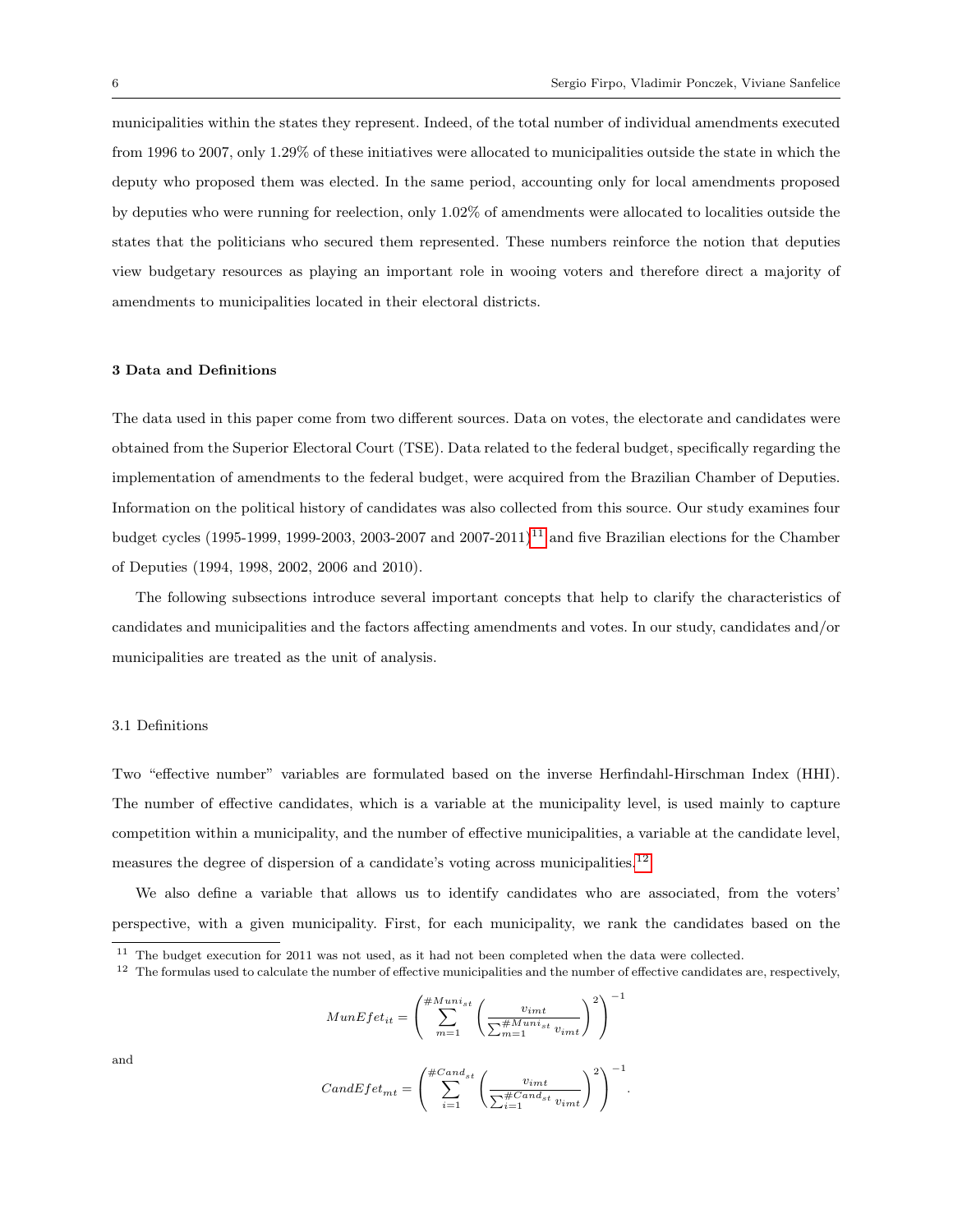number of votes they receive. We then identify the candidates who received the largest number of local votes and associate them with municipalities based on the number of effective candidates in a given municipality, i.e.

$$
Assoc_{imt} = 1 \{r_{imt} \leq CandEfet_{mt}\}\tag{1}
$$

where i indicates the candidate, m indicates the municipality and t indicates the election. The variable  $r$ represents the rank of candidate  $i$  in municipality m and thus equals one for the candidate with the most votes, two for the candidate with the second most votes and so on;  $1\{\cdot\}$  is an indicator function equal to one if its argument is true and zero otherwise. Thus, association with a given municipality is a dichotomous variable indicating whether candidate i is among the effective candidates ( $CandE fet$ ) in municipality m.

We note the similarity between our concept of association and Ames's (1995b) notion of dominance. Candidate  $i$ 's municipal dominance in municipality m is a continuous variable, as it simply represents candidate i's share of all the votes cast in municipality m (Ames, 1995b). Given that municipalities may differ in terms of voter concentration, the measure of dominance varies from one municipality to another. For example, in a given municipality, a candidate with 10% of the vote might be a highly dominant candidate. In other municipalities, a 10% share of the vote may have a different meaning because voter dispersion across candidates may differ across municipalities. However, association is a concept that allows us to compare the electoral performance of given candidates across different municipalities because if a candidate is associated with a given municipality  $m$ , he/she has a relatively high share of votes in  $m$ .

#### 3.2 Federal Deputies

A total of 513 Chamber of Deputies seats are allocated in each election. Table 1 shows the characteristics of elected federal deputies from 1994 to 2006 that will be analyzed in this paper.

#### [Insert Table 1 here]

As shown in Table 1, approximately three-quarters of elected deputies run for the same office in the subsequent election.<sup>13</sup> This group of politicians differs, to some extent, from those who do not run for reelection in terms of the percentage of nominal votes obtained in their electoral districts and the realized value of amendments. Deputies who did not run in subsequent elections received, on average, more votes in their electoral districts than candidates who did run and were less involved in proposing amendments to the federal budget. It is possible that politicians who decide not to participate in subsequent elections are the individuals most likely to be absent from the Chamber of Deputies and therefore least likely to amend the budget. A

<sup>&</sup>lt;sup>13</sup> The reelection rate calculated by the authors is based on TSE data.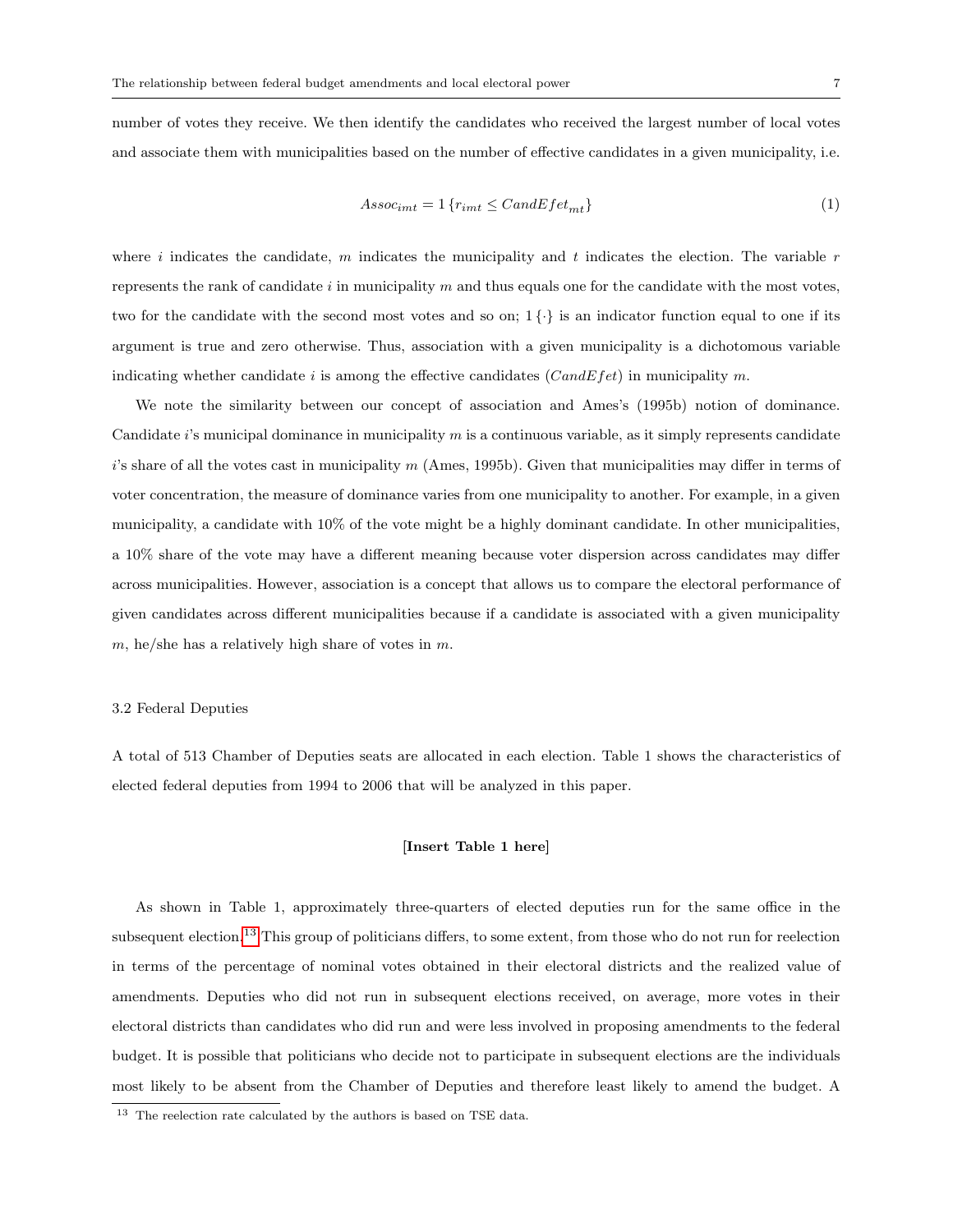second explanation, not pursued in this paper, is that because these politicians are not interested in reelection, they may not use amendments as public policy.

The sample used to analyze the effect of amendments on electoral outcomes consists of deputies who run for reelection, an approach that could raise concerns about sample selection bias. On the one hand, it is possible that the deputies who decide not to run for reelection are less likely to receive the votes needed to be reelected. In this case, the sampling procedure would upwardly bias our estimates of the impact of amendments on votes. On the other hand, it is possible that deputies who decide not to seek reelection are those with more political capital, which is used to run for higher offices (e.g., senator, state governor, mayor of a large city or state capital) or even to be appointed to important positions in the executive branch (minister, secretary, CEO of a state-owned firm, etc.). In this alternative interpretation, the selection procedure would downwardly bias our estimates.

Table 2 provides information about municipalities. As shown in the table, the average number of effective candidates in a given municipality is approximately six, whereas the number of associated candidates who are successfully elected is approximately four. The total monetary value of budgetary amendments per voter is roughly R\$30 (in 2010 values), a value that decreases over the course of electoral terms. The average size of the electorate is approximately 20,000 voters.

#### [Insert Table 2 here]

#### 3.3 Amendments to the Budget

In this paper, we consider only amendments that succeeded (that is, those that were approved and executed) and were proposed by an individual elected federal deputy and targeted to municipalities in the candidate's electoral district.<sup>14</sup> The monetary value of an amendment is recorded in the budget data as paid (*liquidado*), an amount that is subject to adjustment so that the total amount does not exceed the initial value established by the deputy. When a deputy alters an existing project by adding funding, the total value of the amendment is the sum of all of the amounts allocated to the project. In this case, we consider the initial endowment allocated by a politician to an amendment to identify the value attributable to the deputy.

Table 1 indicates the average amount of an amendment proposed by federal deputies, and Table 2 reports the amounts obtained by municipalities as a result of these actions. Most of the amendments allocated to a given municipality come from politicians who are associated with that municipality.<sup>15</sup> However, amendments are also

<sup>14</sup> We also constructed a database for the budget period from 2002 to 2011 to enable us to consider all amendments proposed by deputies, including amendments that were not necessarily approved and executed. The findings, which are available upon request, are as expected. Proposed amendments that were not executed exhibit smaller or insignificant coefficients with respect to electoral returns.

<sup>&</sup>lt;sup>15</sup> We provide supplementary tables and figures in the online Appendix. These figures are included in Table A.1 in the Appendix.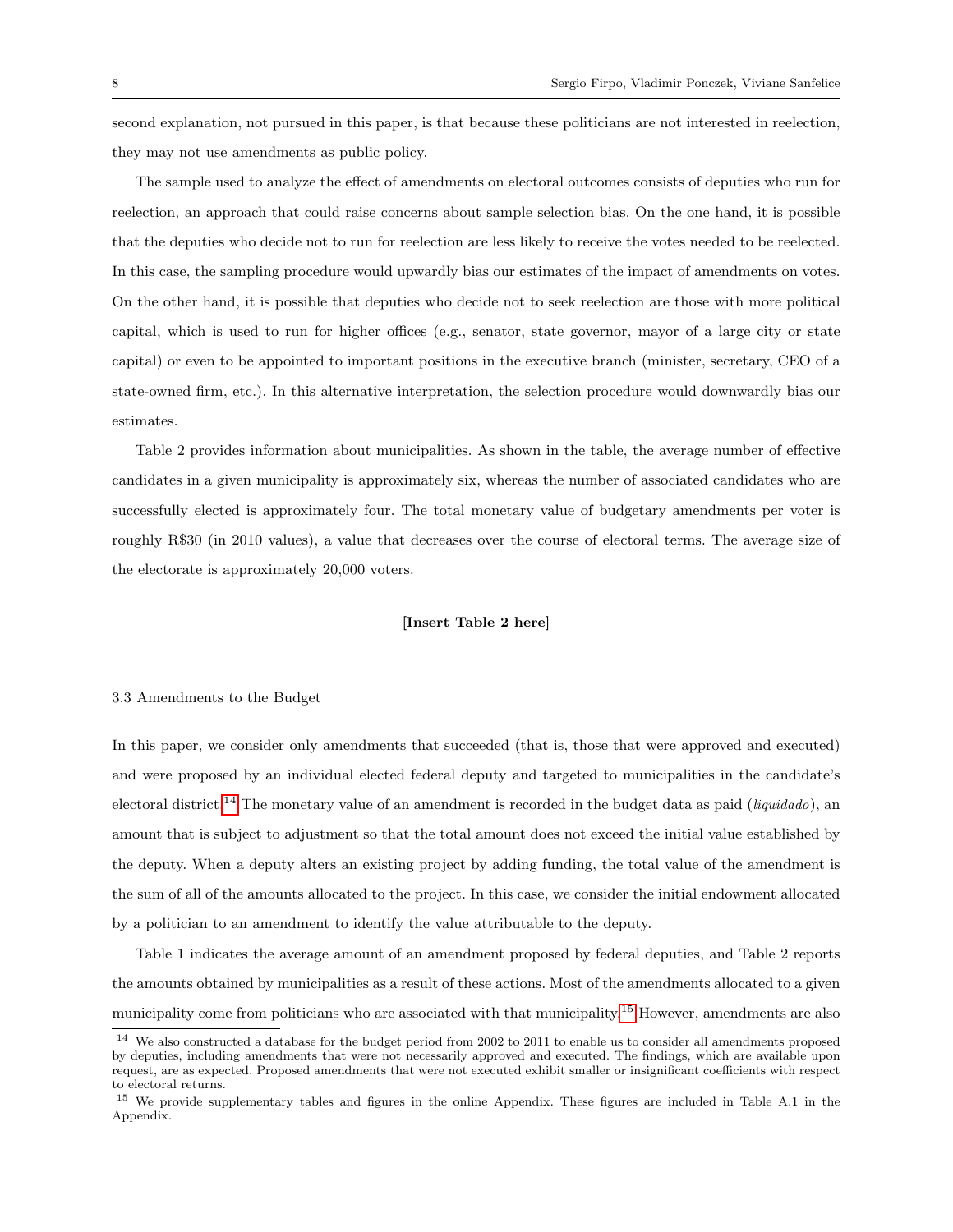allocated to municipalities in which a politician who secures an amendment is not among the candidates with the most votes. Federal deputies not only allocate benefits to municipalities that previously provided electoral support for them but also use amendments to obtain voter support in other cities. As we will show below, the latter strategy has a larger effect on electoral success.

#### 4 Empirical Strategies

#### 4.1 Allocation of Individual Budget Amendments

One of the objectives of this paper is to assess how local amendments are distributed among municipalities within a deputy's electoral district. Therefore, let us consider the following equation:

$$
y_{imt} = \beta_0 + \beta_1^{\top} X_{imt} + \beta_2^{\top} C_{it} + \beta_3^{\top} M_{mt} + c_t + c_m + c_i + \epsilon_{imt}
$$
 (2)

where i indicates an individual federal deputy, m indicates the municipality and t is a time indicator that represents both the election in which the deputy obtained office and the politician's term in office. The variables  $c_t$ ,  $c_m$  and  $c_i$  denote fixed effects at the level given by the associated subscript, and  $\epsilon_{imt}$  is the error term. The dependent variable,  $y_{imt}$ , is the value of individual amendments per voter in municipality m proposed by politician  $i$  in period  $t$ . Vector  $X$  contains explanatory variables that vary jointly by deputy and municipality. However, some variables, such as the percentage of nominal votes obtained in a municipality and the coincidence of the deputy's party and the mayor's party, change over time. Nevertheless, some variables that do not change during electoral terms pertain to a politician's previous local political history within a municipality. Vector M denotes municipality variables, such as the number of effective candidates in the municipality. Vector C includes descriptive characteristics of politicians, for example, gender, previous political experience in other positions (for the specifications that we do not include in  $c_i$ ), the number of effective municipalities with which the deputy is associated during elections and the number of previous terms of the politician.

Equation 2 is estimated using ordinary least squares (OLS), the fixed-effects (FE) model and the Tobit model, assuming that the per voter value of amendments is censored at zero.

The fixed-effects approach is consistent when fixed unobservable characteristics of both deputies and municipalities are present. However, changes over time in individual and municipality characteristics that are related to electoral outcomes may bias the results. For example, an exogenous shock may boost a municipality's economy in a given period, motivating increased electoral donations by citizens and firms to the incumbent deputy and, in turn, inducing the latter to propose more individual amendments for that municipality. To overcome this problem, we also implement a regression discontinuity design approach, which is robust to the presence of unobservable shocks that are not fixed over time.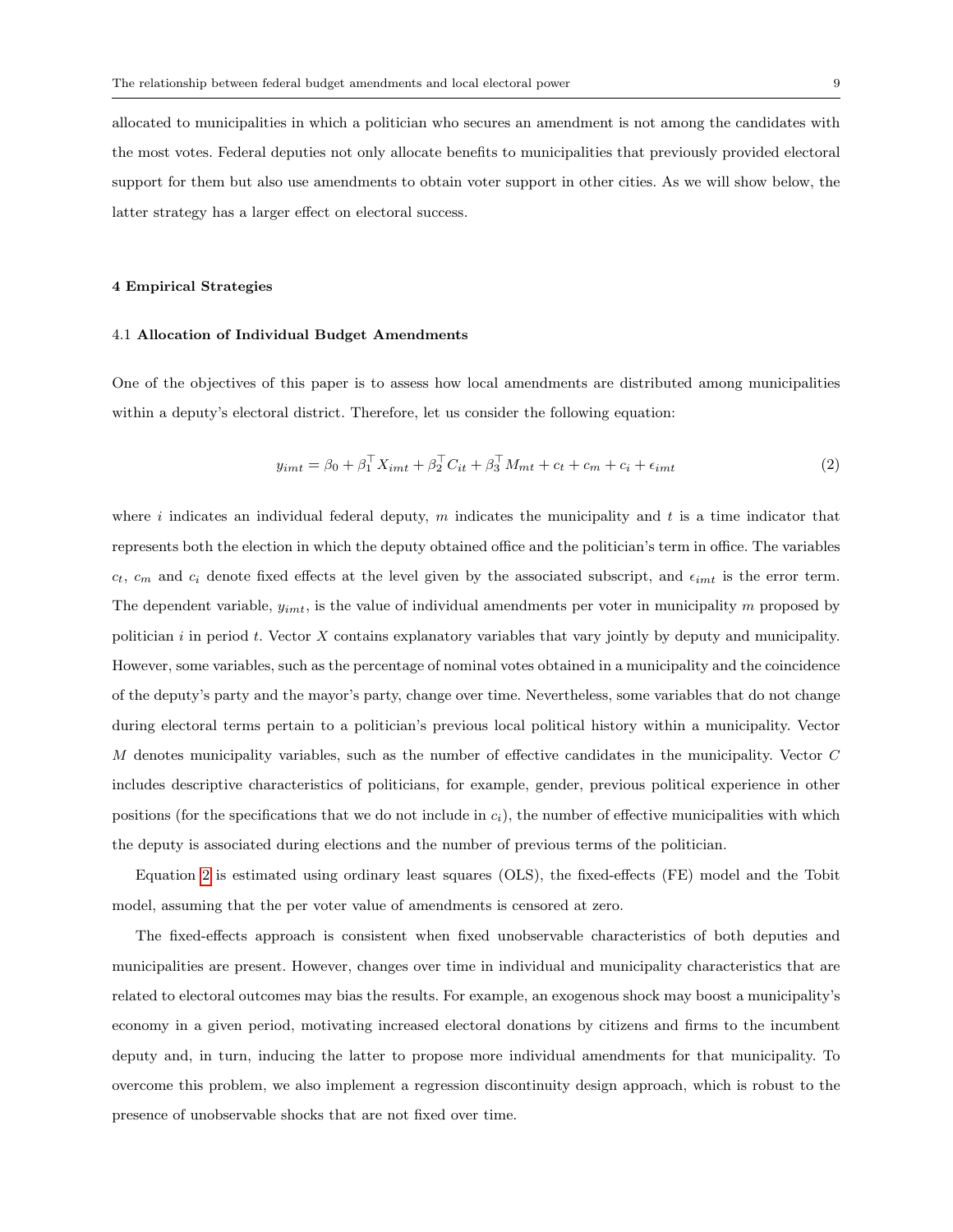#### 4.2 Regression Discontinuity Design (RDD)

We use the discontinuity that arises from open-list proportional representation rules whereby candidates from a given party coalition may be either elected or not by a small margin of votes. Lee (2008) applies discontinuous regression to determine the electoral advantages of incumbents in U.S. Congressional elections. Eggers et al. (2013) analyze elections in countries other than the U.S., finding that random assignment induced by the discontinuity does not appear to hold for the U.S. but is found in mayoral races in other countries, including Brazil. Most applications of the regression discontinuity design to elections that follow Lee's approach focus on single-member districts. However, a recent paper by Boas, Hidalgo and Richardson (2011), which uses an approach similar to ours, is an exception to this practice.

In elections for the Chamber of Deputies, each constituent votes either for one candidate or for a particular political party. However, seats are distributed to party coalitions according to a D'Hondt formula, and candidates are then ranked according to the number of votes they receive in the state, with seats distributed to candidates within the electoral party/coalition based on that ranking. Therefore, in a given election, between two candidates from the same party/coalition who are within a fixed and narrow margin of votes, random chance may determine that one candidate is elected while the other is not.

Because this discontinuity is a candidate characteristic, we take average values for candidates across the municipalities with which they are associated. Thus, we average the amount of budget amendment spending across each candidate's associated municipalities and simply calculate the differences in such averages between elected and non-elected candidates whose vote tallies fall within a narrow margin of one another.

Finally, by comparing municipalities that have the same numbers of effective candidates, we can check whether those with larger numbers of elected associated candidates receive increased transfers of budget resources. By only considering municipalities whose associated candidates won or lost by small margins,16 we can obtain the degree of randomness needed in the number of elected associated candidates at the municipal level.

We compare municipalities that have the same numbers of effective candidates and thus the same electoral competition structures. Therefore, in some cases, we compare a municipality with an associated candidate on the margin who was elected with another municipality with an associated candidate on the margin who was not elected. Thus, we seek to determine whether the first municipality will obtain more transfers via amendments to the budget as a result of electing its candidate. In other words, we test whether an elected candidate associated with a municipality contributes to the allocation of budget resources. We expect that deputies within the margin should be, on average, very similar, with the only important difference being that

<sup>&</sup>lt;sup>16</sup> Surrogates are treated as not elected, despite the possibility that these candidates will eventually be sworn in as federal deputies. Thus, the results are likely to underestimate the effect of having an elected candidate associated with a municipality based on the value of local amendments received.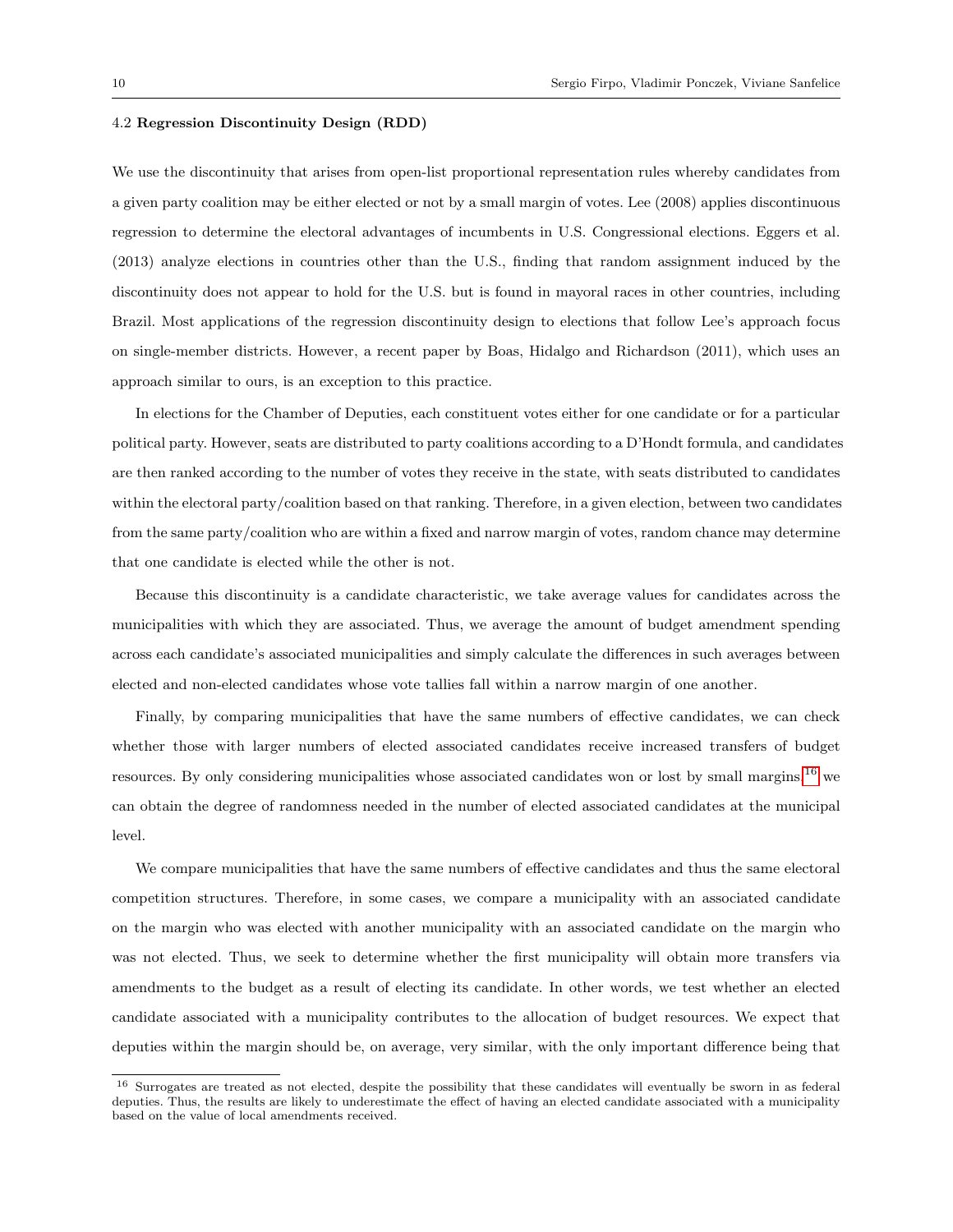one was elected, whereas the other was not. Note that the same reasoning applies to deputies' respective associated municipalities. Within a narrow margin of votes, these deputies should be, on average, very similar. The only difference between candidates' respective associated municipalities is that one had its associated candidate elected and the other did not.

To determine the margin of votes in a proportional representation system, in which each candidate is either elected or not according to the total number of votes received by the coalition party rather than the total number of votes received by the candidates themselves, the following mechanism was utilized: for each party/coalition, in each electoral district (state), we considered the total number of nominal votes received by the elected candidate with the least number of votes and the votes of the candidate who was not elected with the largest number of votes. The simple average of the votes of these two candidates was used as a reference. If, in absolute terms, the difference between a candidate's votes and the average was smaller than a given percentage of that average - for instance, 5% - the candidate was said to be within the margin; otherwise, he/she was not. For example, consider two candidates from the same party/coalition, where one is the elected candidate with the least number of votes (e.g., 105,000 votes) and the other is the non-elected candidate with largest number of votes (e.g., 95,000 votes). In this case, the average number of votes of both candidates is 100,000. Therefore, these candidates would be within the margin of 5%, as the difference from the average  $(5,000)$  is  $5\%$ .<sup>17</sup>

We first check whether candidates have similar characteristics. Table 3 lists the characteristics of candidates for the Chamber of Deputies, including the elected, the non-elected and those candidates whose votes fell within a narrow margin. If candidates on the margin won or lost due to random chance, no differences in their preelection characteristics should be observable. In fact, there are substantial differences in the characteristics of candidates who do not fall within the narrow margin; however, those variations disappear when we compare candidates within the margin, especially within a range of 2.5%. Additionally, if electing a candidate associated with a given municipality by a narrow margin of votes is a random event, we should not observe differences between municipalities that have n or  $n + 1$  elected associated candidates. Indeed, Table 4 shows that there are no significant differences between the means of certain variables at the municipality level.

#### [Insert Table 3 here]

[Insert Table 4 here]

<sup>&</sup>lt;sup>17</sup> We opted for a selection of candidates by a relative margin of victory rather than an absolute victory because, under a proportional system that includes several parties/coalitions, there are substantial discrepancies in voter profiles among elected and non-elected deputies across parties/coalitions.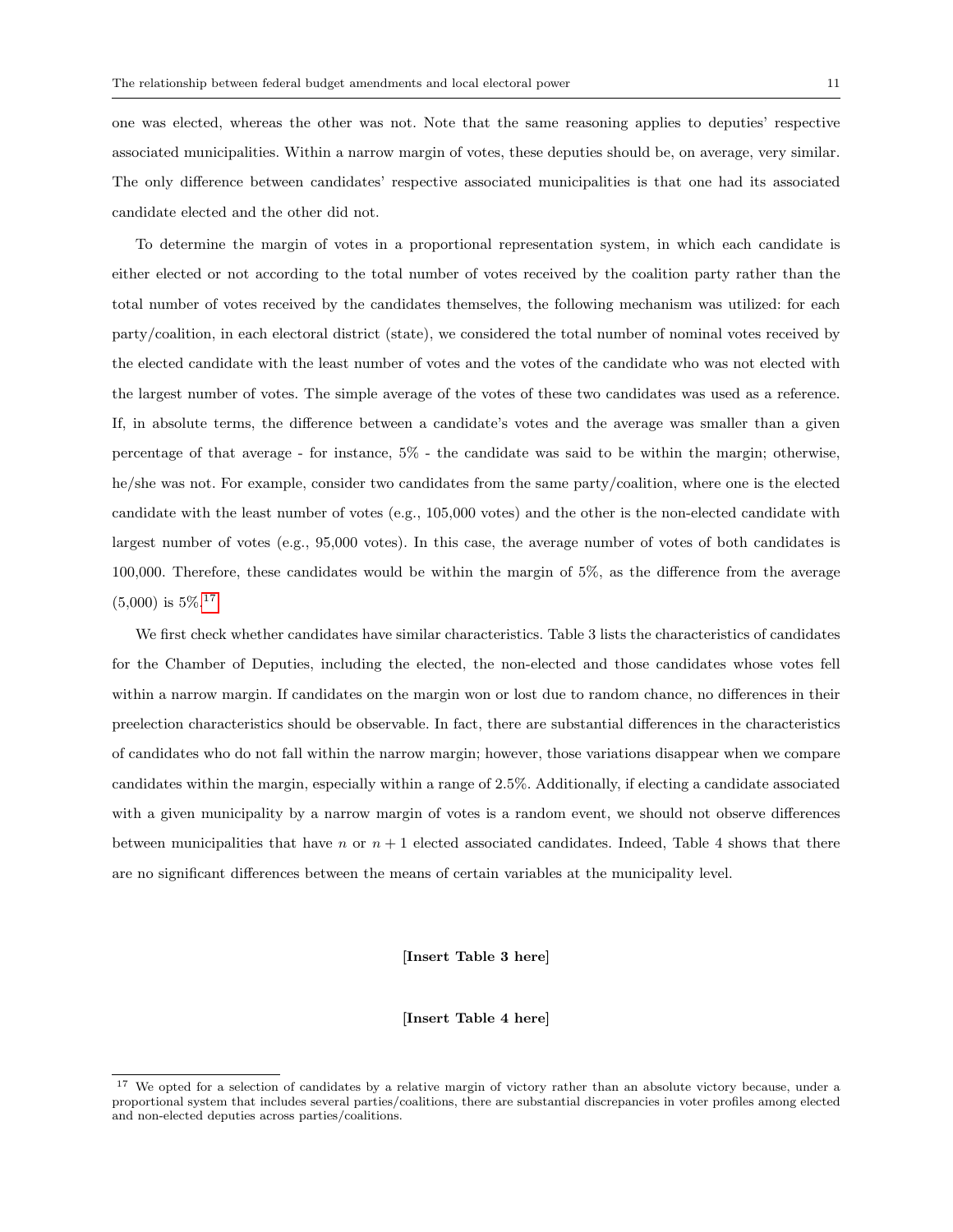We then check whether there is any pooling of candidates on either side of the discontinuity. In fact, there is no evidence of manipulation across sides.<sup>18</sup> We performed a visual version of McCrary's (2008) test for differences in densities across the discontinuity and found no evidence of this type of effect.

#### 4.3 Electoral Returns from Individual Budget Amendments

In the second model tested, amendments are treated as an explanatory variable. The model is used to investigate whether the distribution of budget resources to municipalities through pork barrel legislation is a technique used to appeal to Brazilian voters. The model to be tested is as follows:

$$
y_{im,t+1} = \beta_0 + \beta_1 X_{imt} + \beta_2 C_{it} + \beta_3 M_{mt} + c_t + c_m + c_i + \epsilon_{imt}
$$
 (3)

where i now refers to the federal deputy who runs for reelection and y represents the nominal votes obtained by deputy  $i$  in municipality  $m$ .

Note that votes in  $t+1$  are observed only for deputies who run for reelection and that the value of budgetary resources allocated to a given municipality by a politician during his/her term is among the explanatory variables. In this case, we also include joint deputy-municipality fixed effects  $(c_{im})$  for those specifications that do not separately consider deputy or municipal fixed effects.

#### 5 Results

#### 5.1 Allocation of Individual Budget Amendments

According to our results, shown in Table 5, the votes received in a given municipality strongly affect a politician's decision to allocate local amendments to that municipality, confirming the notion that politicians tend to reward their voters. An increase in vote shares within a municipality by one percentage point elevates the amount of resources allocated via individual budget amendments by approximately R\$38 per voter. For example, an average municipality has roughly 20,000 voters, and candidates generally have 2.2% of local votes. Thus, on average, a candidate gains 440 votes per municipality. This pattern would imply that R\$16,720 is allocated by the deputy to that municipality. This value corresponds to approximately 4% of the total monetary value that a municipality receives, on average, through amendments, results that support Cox and McCubbins's (1986) "core district" theory that politicians target their "pork" to key supporters.

[Insert Table 5 here]

<sup>18</sup> See Figure A.1 in the Appendix.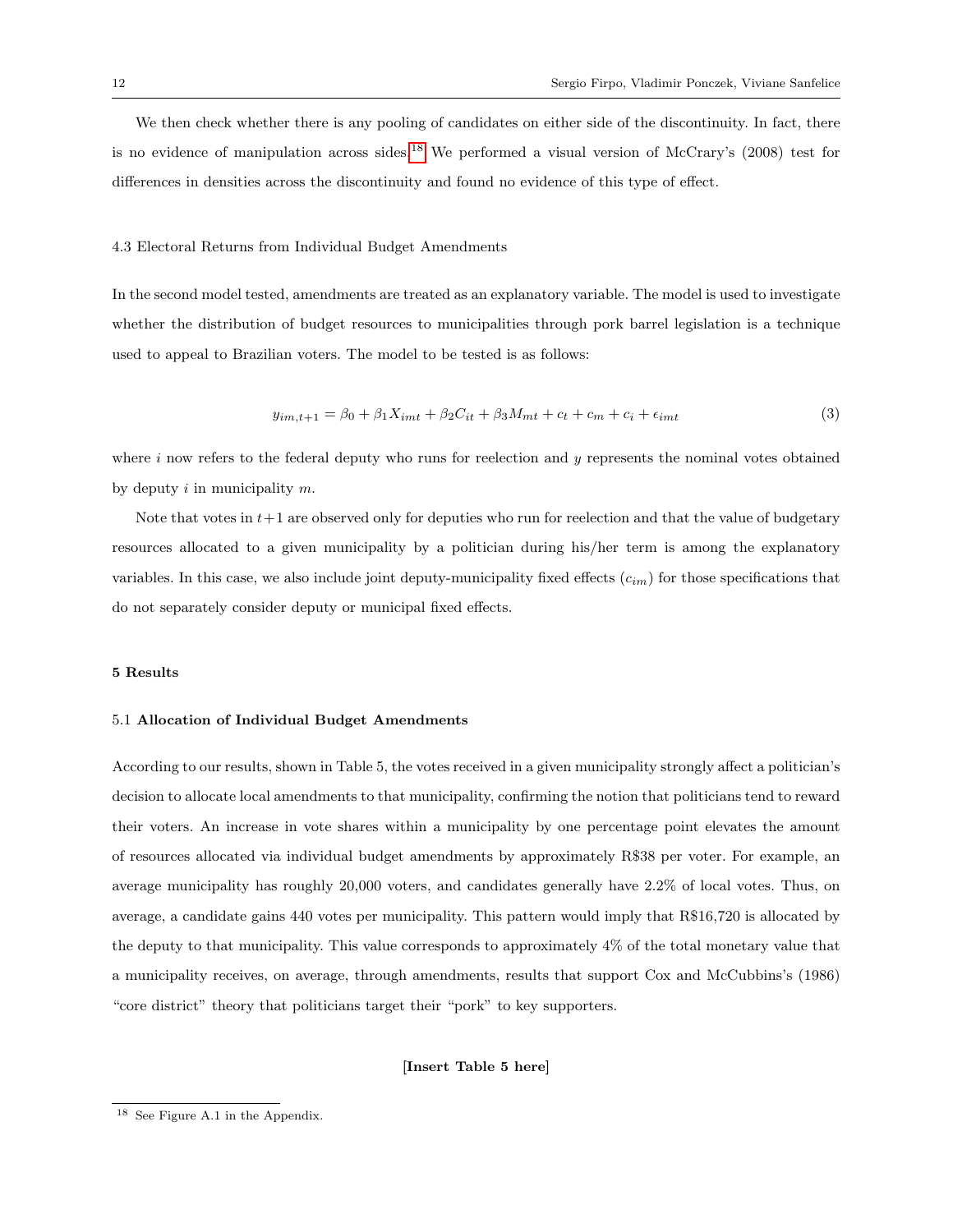One interesting finding is that the larger the number of effective municipalities in which the deputy runs, the smaller the value of the amendments allocated to a given municipality is. In other words, deputies with more dispersed votes often allocate smaller amounts to each municipality. The strategy of such politicians may be to split funds among a larger number of municipalities so that the value allocated to each municipality is smaller. Another result is that the number of effective candidates in a given municipality appears to reduce the transfer of funds in some of our models. Nevertheless, when we take into account the fixed effects of the municipality, the coefficient of this variable is not significant. This result suggests that changes in local electoral competition in a given municipality do not affect the amount of allocated transfers.

The results support the idea that, in general, candidates tend to provide benefits to municipalities in which they have received large numbers of votes and to which they have some type of connection, e.g., they have held other political positions in the past or belong to the mayor's party. One implication that can be derived from these observations is that deputies tend to provide benefits to municipalities where they have obtained larger numbers of votes but that politicians with more dispersed votes reduce the value transferred by amendments to specific municipalities. Given this allocation problem faced by politicians, an advantageous strategy for voters in a municipality seeking pork would be to vote for traditional local candidates whose influence covers relatively small regions. Thus, the creation of informal districts would be advantageous to voters. This notion suggests that the demand side may drive Ames's (1995a) classical interpretation of the lack of interest exhibited by politicians in national issues. In other words, deputies are constrained by their constituents' demand for increases in their share of federal resources.

To corroborate the previous findings, we propose exploring a discontinuity generated by the electoral rules, a setting in which the electoral outcomes for some candidates may be influenced by random chance. The number of elected candidates associated with a given municipality thus has an exogenous source of variation.

We initially select candidates who won or lost elections by narrow margins, as variations in the numbers of representatives in the Chamber of Deputies for municipalities whose associated candidates fall within the stipulated margin will exhibit pure randomness. The aim is to determine whether municipalities that elected larger numbers of associated candidates by chance are granted greater value of amendments.

The results obtained by exploiting the discontinuity in the rules of the proportional representation system corroborate our previous findings. As shown in Table 6, the larger the number of elected candidates associated with a given municipality, the greater are the resources assigned to the municipality, a result that holds for all selected margins. This evidence appears to be stronger in municipalities with smaller numbers of effective candidates, although the difference across samples is not significantly different from zero. In a municipality characterized by fierce electoral competition, the addition of an elected candidate does not contribute to the allocation of funds. However, in municipalities where competition is milder, the presence of an elected candidate strongly influences the allocation of amendments. In this case, having an elected candidate associated with the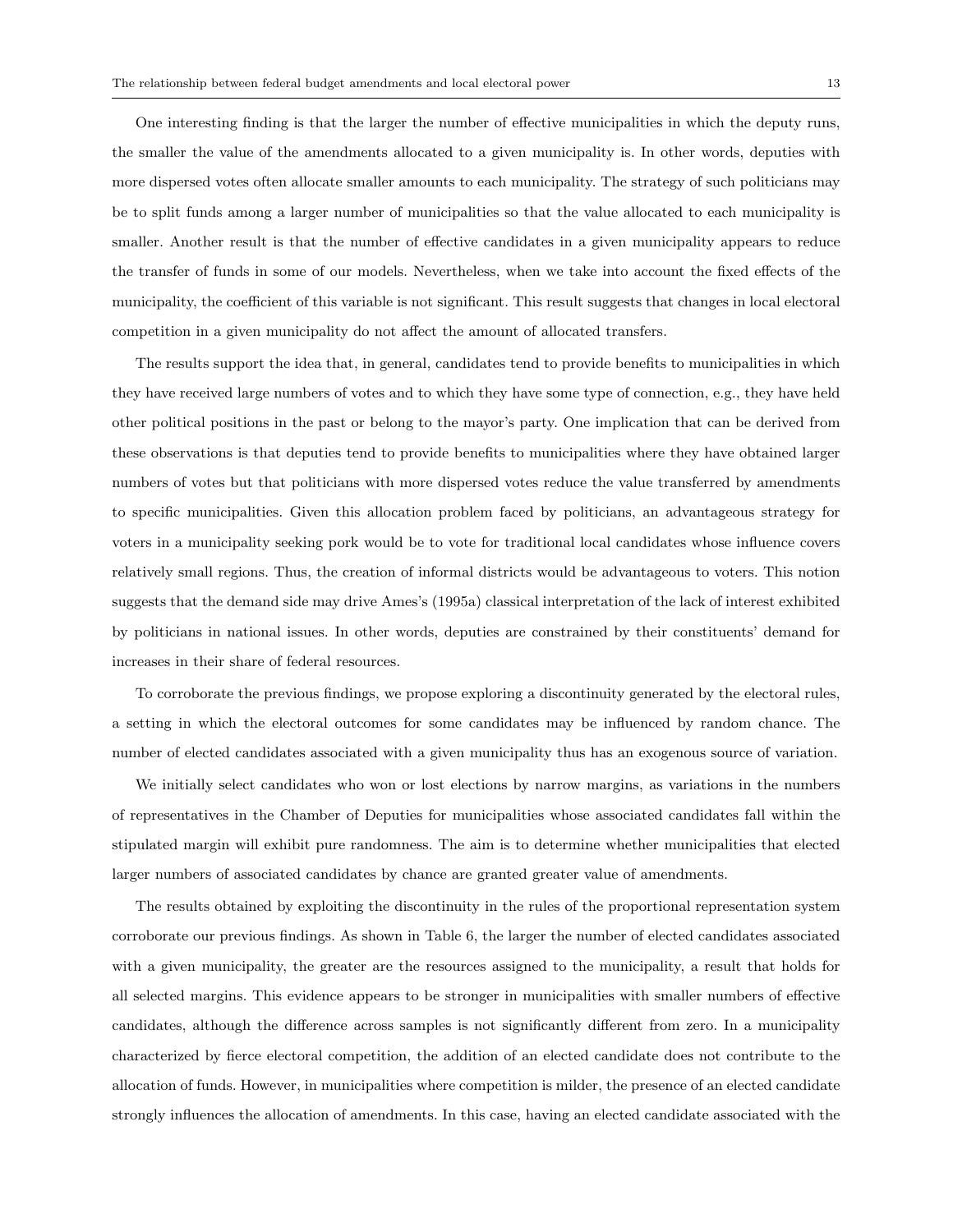municipality increases the value obtained from individual amendments by approximately R\$6 per voter (the difference between the coefficients is significant at the 10% level for a margin of 2.5%).

#### [Insert Table 6 here]

It is important to note that the RDD strategy has an important limitation with respect to the external validity of the exercise. The analysis is valid for the subset of municipalities with associated candidates who won elections by relatively narrow margins, but little can be concluded about the effects on other municipalities, such as those whose associated candidates won by wide margins. We note, however, that the RDD findings are very similar to those obtained using a different identification strategy, namely, panel data with fixed effects. It is also important to note that this alternative identification strategy, unlike RDD, does not rely on the subset of elected deputies who barely won their elections.

In general, we conclude that there is clear evidence that elected deputies tend to "bring home the bacon," especially when they are greatly dominant locally. Local electoral competition appears to create incentives for deputies to pursue new voters because when local competition is relatively intense, municipalities tend to benefit less.

#### 5.2 Local Electoral Returns of Individual Budget Amendments

After assessing the behavior of deputies with respect to allocations of amendments, our next objective is to examine how such funds affect the electoral prospects of politicians as candidates for reelection. Therefore, the sample is now restricted to elected federal deputies who ran for reelection in subsequent periods. The objective is to investigate the impact on the number of votes received by a politician in a municipality that receives funds through an individual amendment allocated by a given candidate. The next subsection will focus on deputies' reelection outcomes, i.e., on whether the amendments they secured improved their reelection prospects.

As shown in Table 7, the allocation of amendments increases the number of nominal votes received in a municipality by a politician in charge of the budgeting project.19 The "amendment per voter" variable measures the total value of amendments per voter suggested by a deputy throughout the budget cycle during his/her term. The coefficient for this variable is positive and significant in all tested models. A deputy's past relationship with a municipality influences the number of votes he/she receives, showing, among other things, that voters are loyal to politicians. Thus, the number of votes that a politician previously received in a municipality explains much about the current number of votes the politician receives, and by not controlling for

<sup>&</sup>lt;sup>19</sup> We use nominal votes instead of the proportion of votes within municipalities because the electoral district is the state, which is composed of several municipalities. Therefore, from the candidate's perspective, nominal votes in a municipality are directly related to his/her electoral success.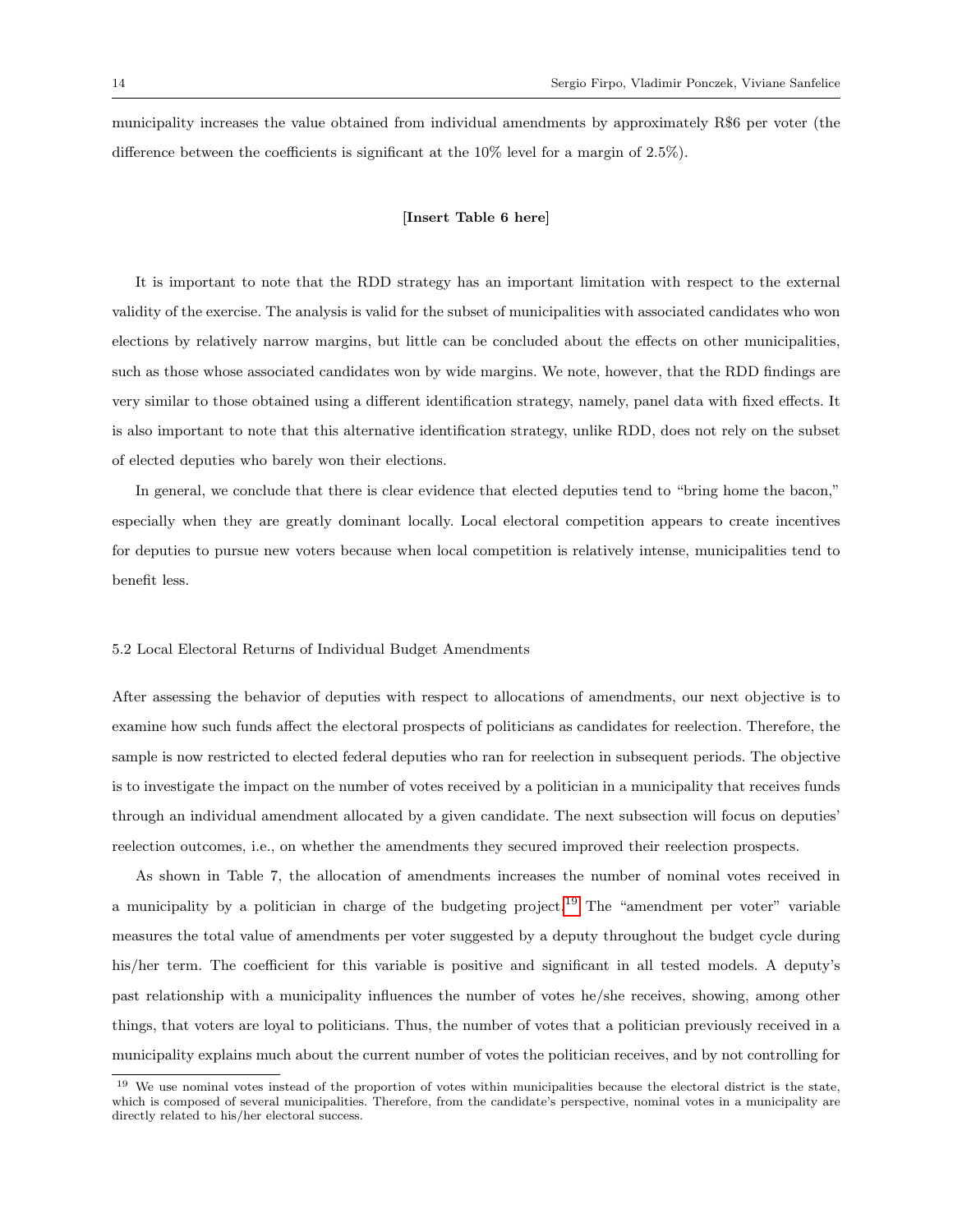a deputy's electoral strength within a municipality, we have an omitted variable problem. Given that politicians allocate amendments to municipalities in which their political support is relatively strong, as outlined above, the role that amendments play at the ballot box is likely to have been overestimated. By controlling for deputy-municipality fixed effects, previous connections between a politician and the municipality are taken into account. Consequently, the coefficient for the "amendments per voter" explanatory variable decreases, allowing us to more accurately estimate the effects of amendments on deputies' electoral prospects. The variable squared has a negative coefficient, indicating that the return in votes gained decreases beyond a given value of per voter total transfers. When deputy-municipality fixed effects are added, the coefficient drops to six votes per R\$ transferred to voters. In conclusion, we find that, for example, in an average municipality with 20,000 voters, an allocation of R\$200,000 in budget amendments would supply a candidate with approximately 59 additional votes. This amount is not very impressive when we consider that the average number of votes received by an elected candidate is approximately 80,000. If we consider that the average amount allocated by deputies through amendments is R\$4 million (See Table 1), the number of votes gained would be 870, which represents 4% of the local electorate.

#### [Insert Table 7 here]

By dividing funds used in budget amendments into two categories - those allocated to municipalities whose deputy was one of the effective candidates in the previous election and those allocated to municipalities where the politician had no association - we can more deeply investigate the electoral returns resulting from amendments. Based on the coefficients obtained, it is advantageous for politicians to allocate amendments in both types of municipalities. However, allocations of funds to municipalities that do not constitute a deputy's electoral "backyard" more strongly affect nominal votes than allocations of funds to municipalities with which politicians are associated (5.37 compared with 7.37, respectively; the difference is statistically significant at the 5% level). This finding implies that investments in voters who have not previously been wooed result in higher electoral returns than applications of amendments in municipalities whose deputies are already supported by most of the electorate. In the theoretical model devised by Drazen and Eslava (2006), budget and political cycles will exist if the returns from amendments vary according to groups of voters. As shown by our results, the application of amendments in municipalities that politicians have not yet won delivers greater electoral benefits.

Therefore, electoral amendments are useful in generating nominal votes for incumbent deputies seeking reelection. This effect is even greater when such amendments are used in municipalities that do not represent the deputy's electoral "backyard". As a result, such amendments can serve as an effective tool for canvassing votes in regions where the electorate has not yet been courted. However, the "power" of these resources, in terms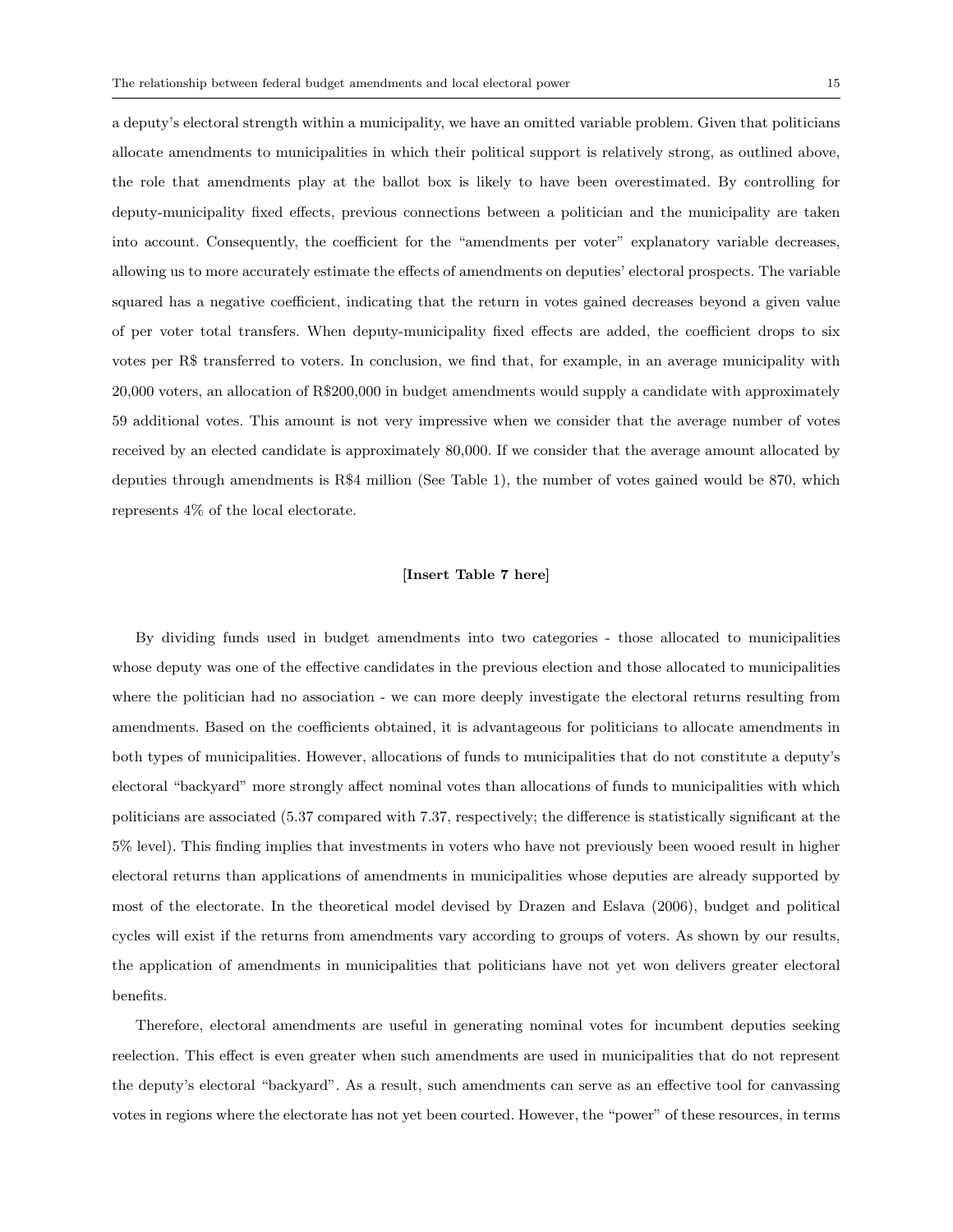of their actual ability to generate votes, is small. This relatively minimal effect is reflected in the reelection chances of federal deputies.

#### 5.3 Amendments and Reelection Outcome

Given that amendments influence the local electoral performance of deputies, it is interesting to assess whether they are also important in politicians' final electoral outcomes. Thus, using aggregate data per deputy, we investigate the extent to which the allocation of amendments to the budget contributes to a candidate's reelection. The objective is to determine whether amendments are important in guaranteeing politicians' careers as federal deputies. The dependent variable is the success or lack of success of a deputy in his/her reelection efforts.

Using aggregate data, recent studies by Mesquita (2008) and Samuels (2002) have found no evidence of a relationship between amendments and the success of deputies in subsequent elections. Similarly, our results show that, although amendments serve as a tool to achieve local dominance, they are not significant in the reelection process. As shown in Table 8, few variables are relevant in explaining a politician's reelection. In the first model, the total number of locally allocated amendments has a positive and slightly significant coefficient, i.e., amendments increase a politician's likelihood of reelection. However, this variable loses significance when the quadratic term is added. When amendments are categorized by whether a candidate is associated with a municipality, we find that resources provided to localities where associations exist generate a positive effect, although the effect is not significant. In contrast, amendments applied to a municipality not associated with a candidate appear to reduce a candidate's likelihood of reelection, although we previously found that such a strategy increases the number of votes a candidate receives within that electorate. In fact, given that the quadratic term has a positive coefficient, the strategy of distributing resources in such municipalities will not help a deputy win reelection if the amount distributed is less than R\$11.5 per voter (the total value of local amendments divided by the total number of voters in the electoral district). Only 3% of deputies allocated more than this amount during the most recent term. Therefore, we may conclude that the strategy of allocating amendments to municipalities that are not associated with a deputy improves the deputy's reelection chances when the amount spent per voter is sufficiently large.

#### [Insert Table 8 here]

Therefore, although amendments are valuable tools in wooing regional voters, they do not appear to be crucial to electoral success. Various political strategies are available to candidates, and a candidate's profile likely has a strong influence on his/her success as a legislator. Our results accord with Ames's (1995b) conjecture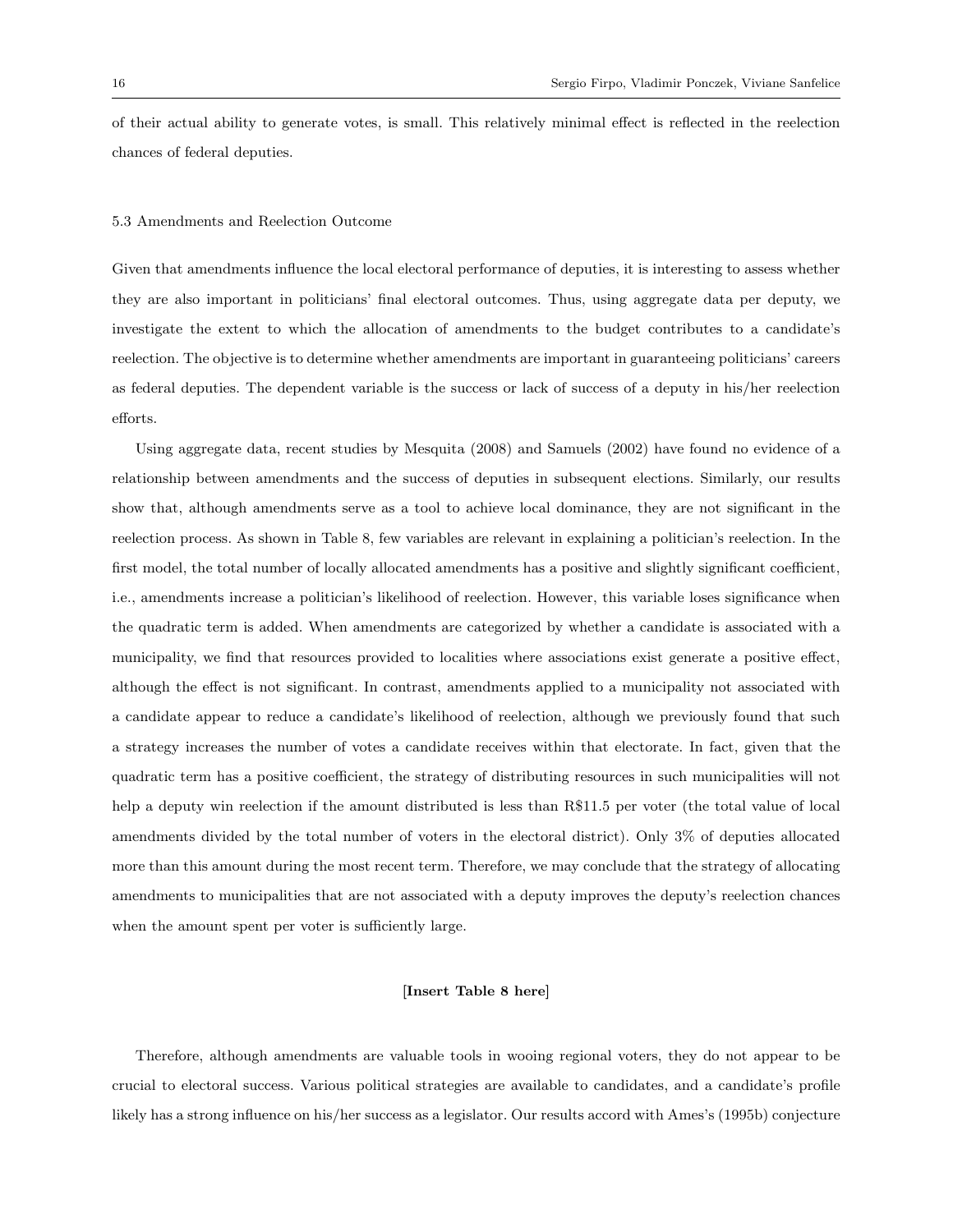that reelection may not be a deputy's career goal, and running for a local executive position may be more appealing.

In this sense, federal deputies may have leverage in local elections, as amendments are an important tool for increasing local dominance.

#### 6 Conclusions

The main objective of this paper has been to assess the factors that affect allocations of individual amendments to municipalities by federal deputies and to examine whether invested funds influence the electoral performance of incumbents running for reelection. To achieve this goal, several empirical strategies have been adopted. Our results indicate that previous votes received by a politician in a municipality significantly affect the number of amendments to the budget allocated to the municipality by the politician. This is not the only electoral strategy adopted by representatives, but we can conclude that politicians do reward their voters in this way. The adoption of this strategy by Brazilian politicians accords with Cox and McCubbins's (1986) "core voter model".

A discontinuous regression was used to further investigate the allocation of amendments to municipalities. Our results indicate that the effects examined depend on the level of electoral competition within a given municipality. In municipalities with few candidates with effective votes, elected effective candidates contribute generously with allocations of funds. A secondary contribution of this paper is its analysis of the possible mechanisms that influence the number of votes a deputy receives. As expected, amendments to the budget positively affect the nominal votes received by a deputy in a municipality that benefits from his/her allocation of funds. We observe that amendments assigned to areas outside a politician's electoral "backyard" more strongly impact local electoral performance. This result is obtained by classifying municipalities into regions in which a deputy is an effective candidate and those where he/she is not.

Nonetheless, in analyzing the importance of amendments to the electoral success of federal deputies, we cannot confirm that allocations of these benefits increase incumbents' reelection chances. Thus, supplying funds through federal budgets is part of the relationship between a candidate and the municipality and may be an important electoral tool for canvassing votes. However, this practice is not a determining factor in a politician's ultimate electoral success.

Acknowledgements Sergio Firpo and Vladimir Ponczek thank CNPq for research grants and Viviane Sanfelice thanks CAPES for a Master fellowship.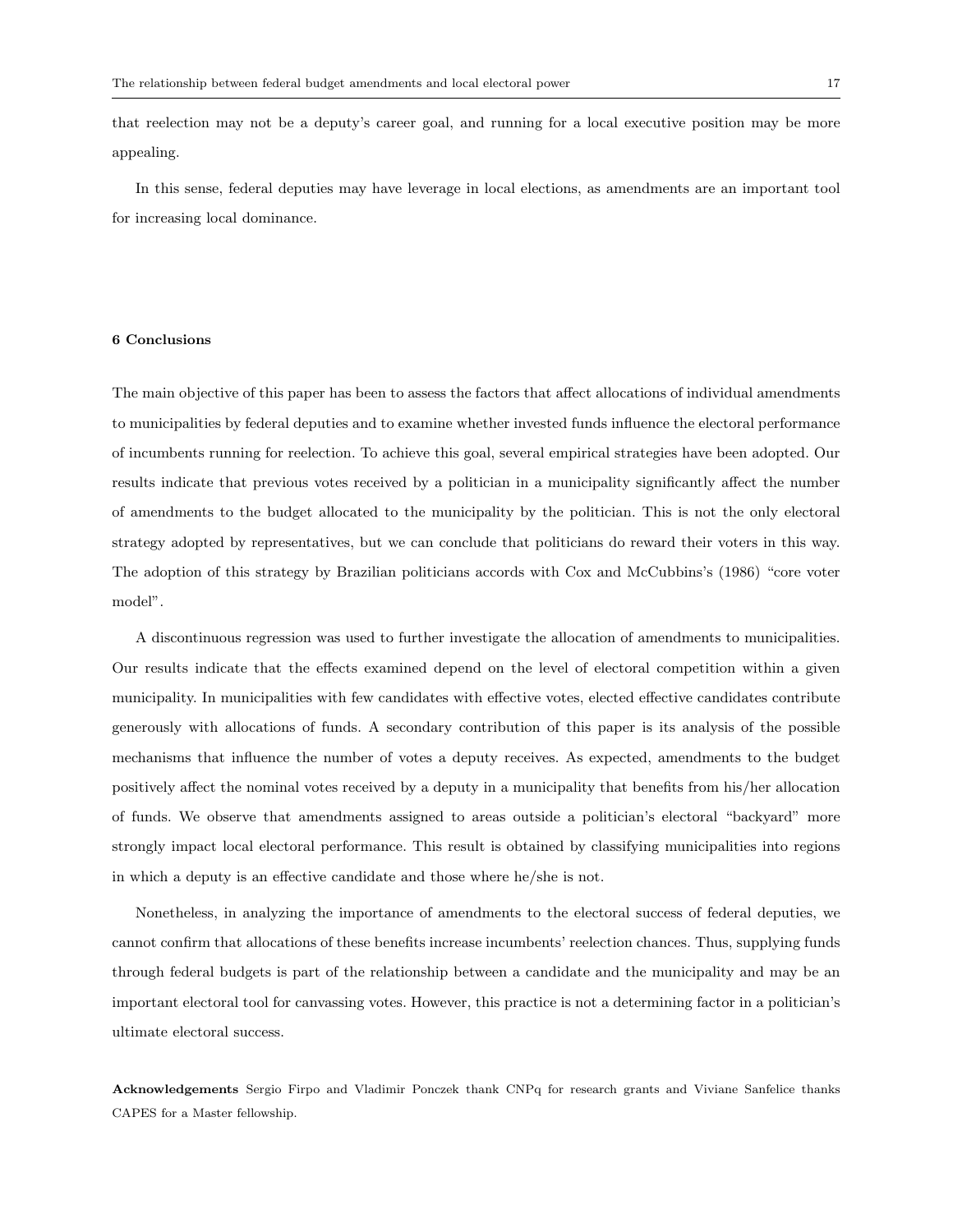#### 7 References

- Ames, B. (1995a). Electoral rules, constituency pressures, and pork barrel: bases of voting in Brazilian Congress. The Journal of Politics, 57(2), 324-343.
- Ames, B. (1995b). Electoral strategy under open-list proportional representation Congress. American Journal of Political Science, 39(2), 406-433.
- Bickers, K. N., Evans, R., Stein M. & Robert D. W. (2007). The electoral effect of credit claiming for pork barrel projects in Congress. Presented at the workshop on elections and distribution, Yale University.
- Boas, T. C., Hidalgo F. D. & Richardson N. P. (2011). The spoils of victory: campaign donations and government contracts in Brazil. Working paper Boston University.
- Brender, A., & Drazen, A. (2008). How do budget deficits and economic growth affect reelection prospects? Evidence from a large panel of countries. American Economic Review, 98(5), 2203-2220.
- Cain, B., Ferejohn, J. & Fiorina M. (1987). The personal vote: constituency service and electoral independence. Cambridge: Harvard University Press.
- Calvo, E. & Murillo, V. (2004). Who delivers? Partisan clients in the Argentine electoral market. American Journal of Political Science, 48(4), 742-757.
- Costa-i-Font, J., Rodriguez-Oreggia, E., & Lunapla D. (2003). Political competition and pork-barrel politics in the allocation of public investment in Mexico. Public choice, 116(1-2), 185-204.
- Cox, G. & McCubbins, M. (1986). Electoral politics as a redistributive game. Journal of Politics, 48(May), 370-389.
- Dahlberg, M. & Johansson, E. (2002). On the vote-purchasing behavior of incumbent governments. American Political Science Review, 96(1), 27-40.
- Drazen, A. & Eslava, M. (2006). Electoral manipulation via voter-friendly spending: theory and evidence. NBER working paper 12190.
- Eggers, A., Folke, O., Fowler, A., Hainmueller, J., Hall, A. & Snyder, J. (2013). On the validity of the regression discontinuity design for estimating electoral effects: new evidence from over 40,000 close races. Unpublished manuscript.
- Fiorina, M. (1981). Some problems in studying the effects of resource allocation in congressional elections. American Journal of Political Science, 25(3), 543-567.
- Golden, M. & Picci, L. (2008). Pork-barrel politics in postwar Italy: 1953-94. American Journal of Political Science, 52(2), 268-289.
- Hiskey, J. (2003). Demand based development and local electoral environments in Mexico. Comparative Politics, 36(1), 41-60.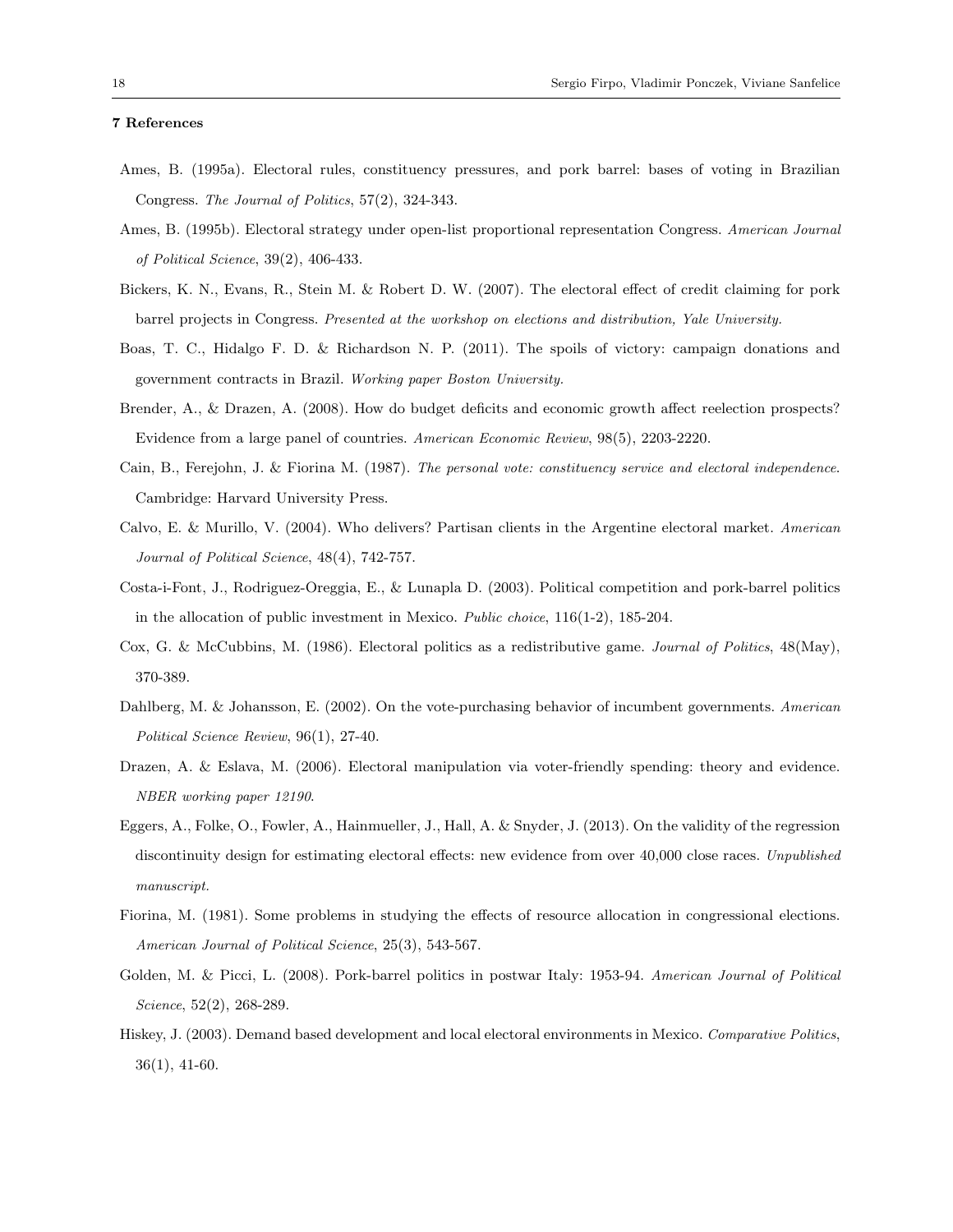- Katsimi, M. & Sarantides, V. (2012). Do elections affect the composition of fiscal policy in developed, established democracies? Public Choice, 151(1-2), 325-362.
- Khemani, S. (2004). Political cycles in a developing economy: effect of elections in the Indian states. Journal of Development Economics, 73, 125-154.
- Latner, M., & McGann, A. (2005). Geographical representation under proportional representation: the cases of Israel and the Netherlands. Electoral Studies, 24(4), 709-734.
- Lee, D. (2008). Randomized experiments from non-random selection in U.S. House elections. Journal of Econometrics, 142, 675-697.
- Leigh, A. (2008). Bringing home the bacon: an empirical analysis of the extent and effects of pork-barreling in Australian politics. Public Choice, 137, 279-299.
- Levitt, S. & Snyder, J. (1995). Political parties and the distribution of federal outlays. American Journal of Political Science, 39(4), 958-980
- Limongi, F. & Figueiredo, A. (2002). Incentivos eleitorais, partidos e política orçamentária. Dados Revista de Ciências Sociais, 45(2), 303-344.
- Lindbeck, A. & Weibull, J. (1987). Balanced budget redistribution and the outcome of political competition. Public Choice, 52, 273-297.
- Mayhew, D. (1974). Congress: The electoral connection. New Haven: Yale University Press.
- McCrary, J. (2008). Manipulation of the running variable in the regression discontinuity design: A density test. Journal of Econometrics, 142, 698-714.
- Meneguin, F., Bugarin, M. and Carvalho, A. (2005). O que leva um governante à reeleição? Instituto de Pesquisa Econômica Aplicada Discussion Paper 1135.
- Mesquita, L. (2008). Emendas ao orçamento e conexão eleitoral na Câmara dos Deputados brasileira. Ph.D. Thesis, Universidade de São Paulo.
- Peltzman, S. (1992). Voters as fiscal conservatives. Quarterly Journal of Economics, 107(2), 327-261.
- Pereira, C. & Renno, L. (2003). Successful re-election strategies in Brazil: the electoral impact of distinct institutional incentives. Electoral Studies, 22(3), 425-448.
- Sakurai, S. & Menezes-Filho, N. (2008). Fiscal policy and reelection in Brazilian municipalities. Public Choice, 137(1-2), 301-314.
- Samuels, D. (1998). Political ambition in Brazil, 1945-95: theory and evidence. Presented at the Annual Meeting of the American Political Science Association, Chicago.
- Samuels, D. (2002). Pork barreling is not credit claiming or advertising: campaign finance and the sources of personal vote in Brazil. The Journal of Politics, 64(3), 845-863.
- Schady, N. (2000). The political economy of expenditures by the Peruvian Social Fund (FONCODES), 1991-95. American Political Science Review, 94(2), 289-304.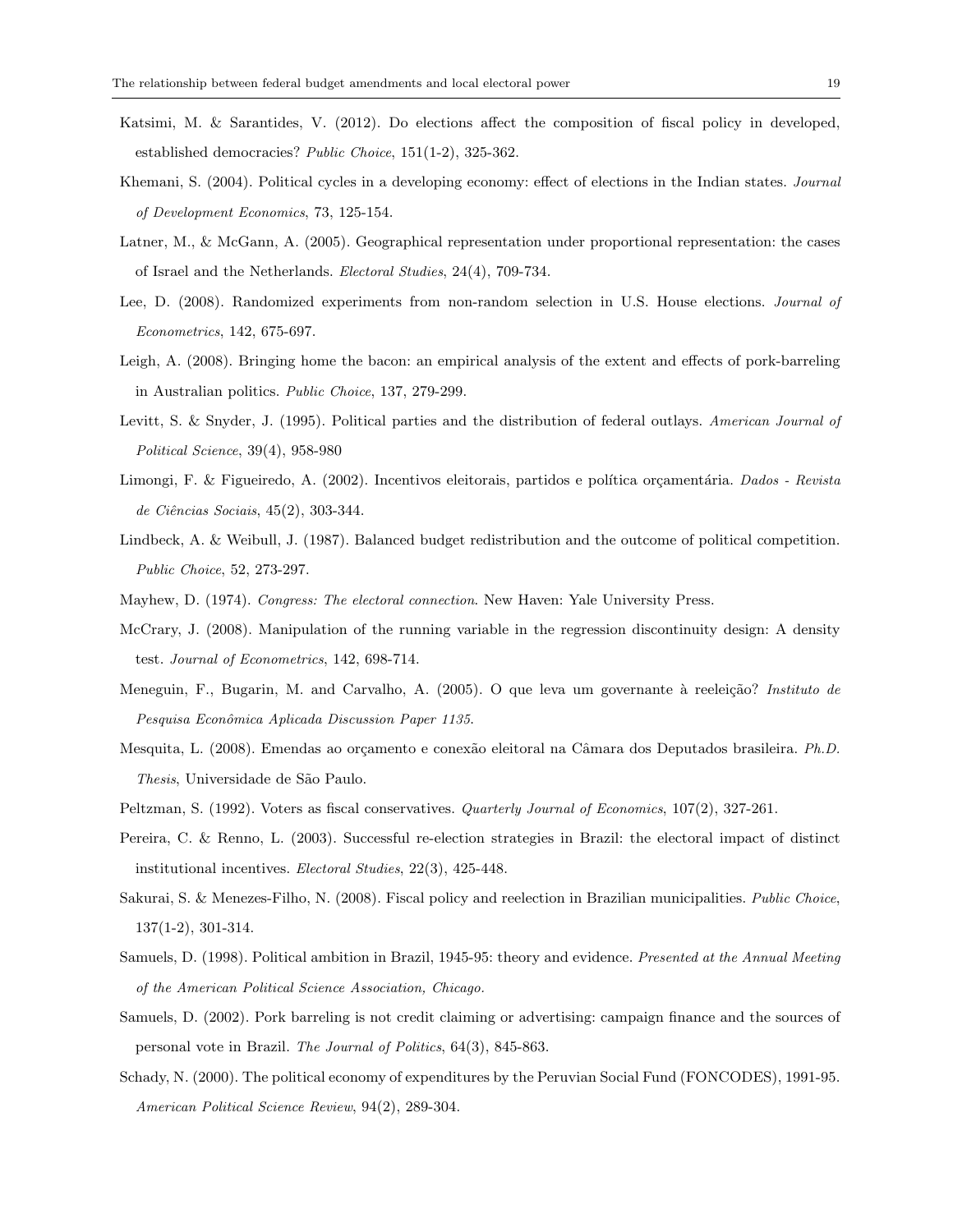Shelton, C. (2012). Legislative budget cycles. Public Choice, 1-25, forthcoming.

- Stein, R. & Bickers, K. (1994). Congressional elections and the pork barrel. Journal of Politics, 56(2), 377-399.
- Stokes, S. (2005). Perverse accountability: a formal model of machine politics with evidence from Argentina. American Political Science Review, 99(3), 315-325.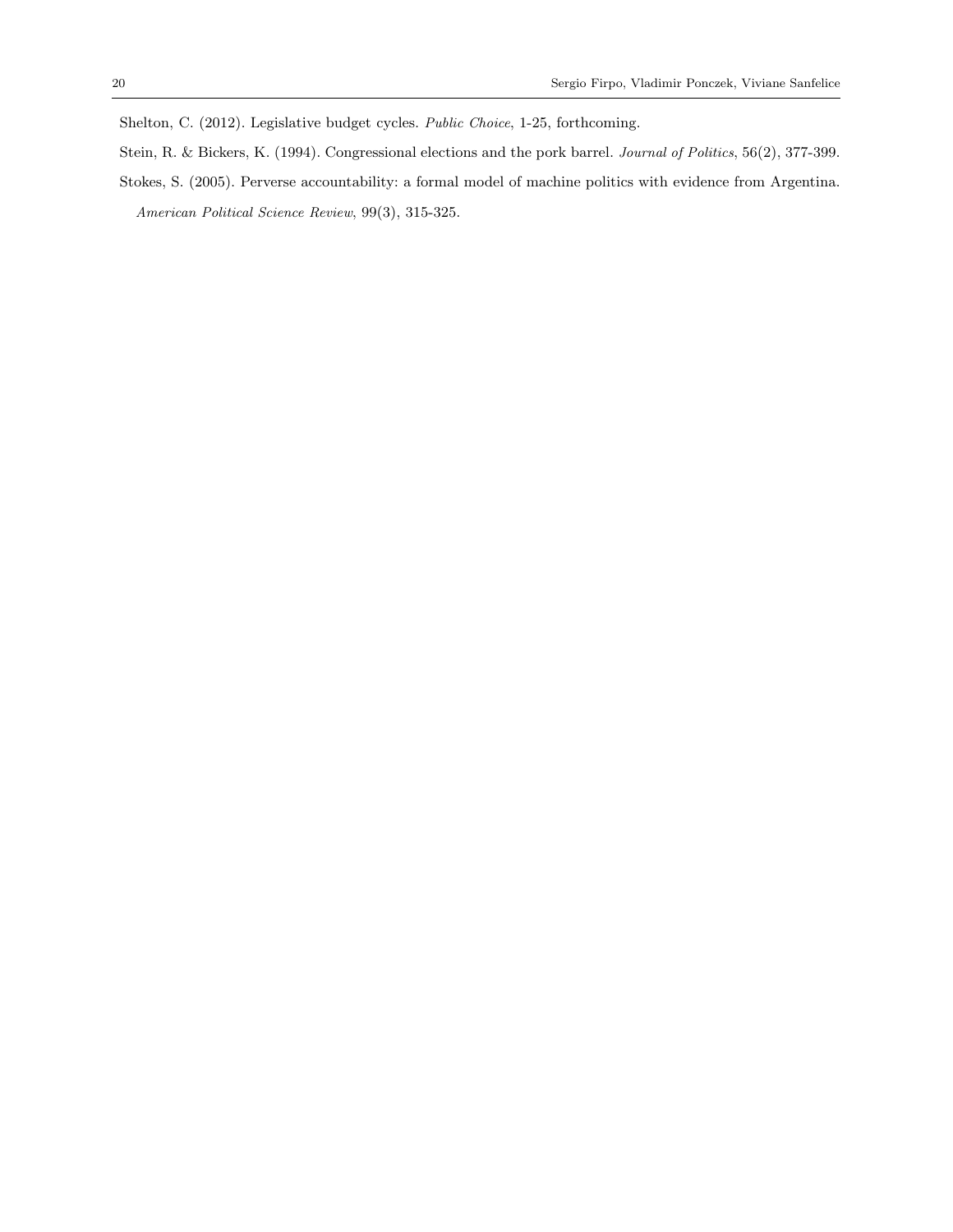| <b>Table 1</b> Overall characteristics of elected deputies by their reelection pursuit status. |  |
|------------------------------------------------------------------------------------------------|--|
|------------------------------------------------------------------------------------------------|--|

|                                    | All     | Not seeking<br>reelection | Seeking<br>reelection | Diff.      |
|------------------------------------|---------|---------------------------|-----------------------|------------|
| Seeking reelection                 | 0.75    |                           |                       |            |
|                                    | (0.44)  |                           |                       |            |
| Percentage of votes in electoral   | 0.03    | 0.04                      | 0.03                  | $0.01***$  |
| district                           | (0.08)  | (0.00)                    | (0.00)                | (0.00)     |
| Number of effective municipalities | 12.74   | 12.30                     | 12.89                 | $-0.59$    |
|                                    | (13.12) | (0.03)                    | (0.01)                | (0.66)     |
| Monetary value of amendments       | 4.64    | 4.10                      | 4.82                  | $-0.72***$ |
| for municipalities (in millions)   | (3.9)   | (0.01)                    | (0.00)                | (0.2)      |
| Age                                | 49.23   | 50.36                     | 48.85                 | $1.51***$  |
|                                    | (10.1)  | (0.02)                    | (0.01)                | (0.51)     |
| Female                             | 0.07    | 0.08                      | 0.07                  | 0.01       |
|                                    | (0.26)  | (0.00)                    | (0.00)                | (0.01)     |
| Undergraduate degree               | 0.77    | 0.76                      | 0.77                  | $-0.01$    |
|                                    | (0.42)  | (0.00)                    | (0.00)                | (0.02)     |
| Number of previous terms           | 1.28    | 1.38                      | 1.25                  | $0.13**$   |
|                                    | (1.46)  | (0.00)                    | (0.00)                | (0.07)     |
| Have been councilor                | 0.36    | 0.28                      | 0.38                  | $-0.1***$  |
|                                    | (0.72)  | (0.00)                    | (0.00)                | (0.04)     |
| Have been mayor                    | 0.24    | 0.27                      | 0.23                  | $0.04*$    |
|                                    | (0.57)  | (0.00)                    | (0.00)                | (0.03)     |
| Obs.                               | 2,052   | 523                       | 1,529                 |            |

Note: \* indicates that the difference is significant at \* p<0.10, \*\* p<0.05, \*\*\* p<0.01. Standard errors are in<br>parentheses. Values of amendments are in R\$ as of 2010.

Table 2 Characteristics of municipalities by term.

|                                    | 50th term  | 51st term  | 52nd term | 53rd term |
|------------------------------------|------------|------------|-----------|-----------|
| Number of effective candidates     | 5.74       | 5.54       | 6.08      | 6.52      |
|                                    | (4.18)     | (3.95)     | (3.76)    | (4.32)    |
| Number of associated candidates    | 5.76       | 5.56       | 6.10      | 6.54      |
|                                    | (4.21)     | (3.97)     | (3.77)    | (4.33)    |
| Number of elected associated       | 3.49       | 3.64       | 4.20      | 4.44      |
| candidates                         | (2.59)     | (2.56)     | (2.67)    | (2.88)    |
| Value of amendments (in thousands) | 417.46     | 464.53     | 480.97    | 535.2     |
| in the municipality                | (772.91)   | (1083.63)  | (1614.64) | (3207.72) |
| Amendments per voter               | 43.04      | 44.49      | 32.50     | 23.41     |
|                                    | (74.49)    | (71.36)    | (73.02)   | (68.83)   |
| Electorate                         | 18,870     | 19.237     | 20,698    | 22,570    |
|                                    | (118, 858) | (125, 911) | (132,007) | (140,077) |
| Obs.                               | 5,019      | 5,513      | 5,565     | 5,565     |

Note: Standard deviations are in parentheses. Values of amendments are in R\$ as of 2010.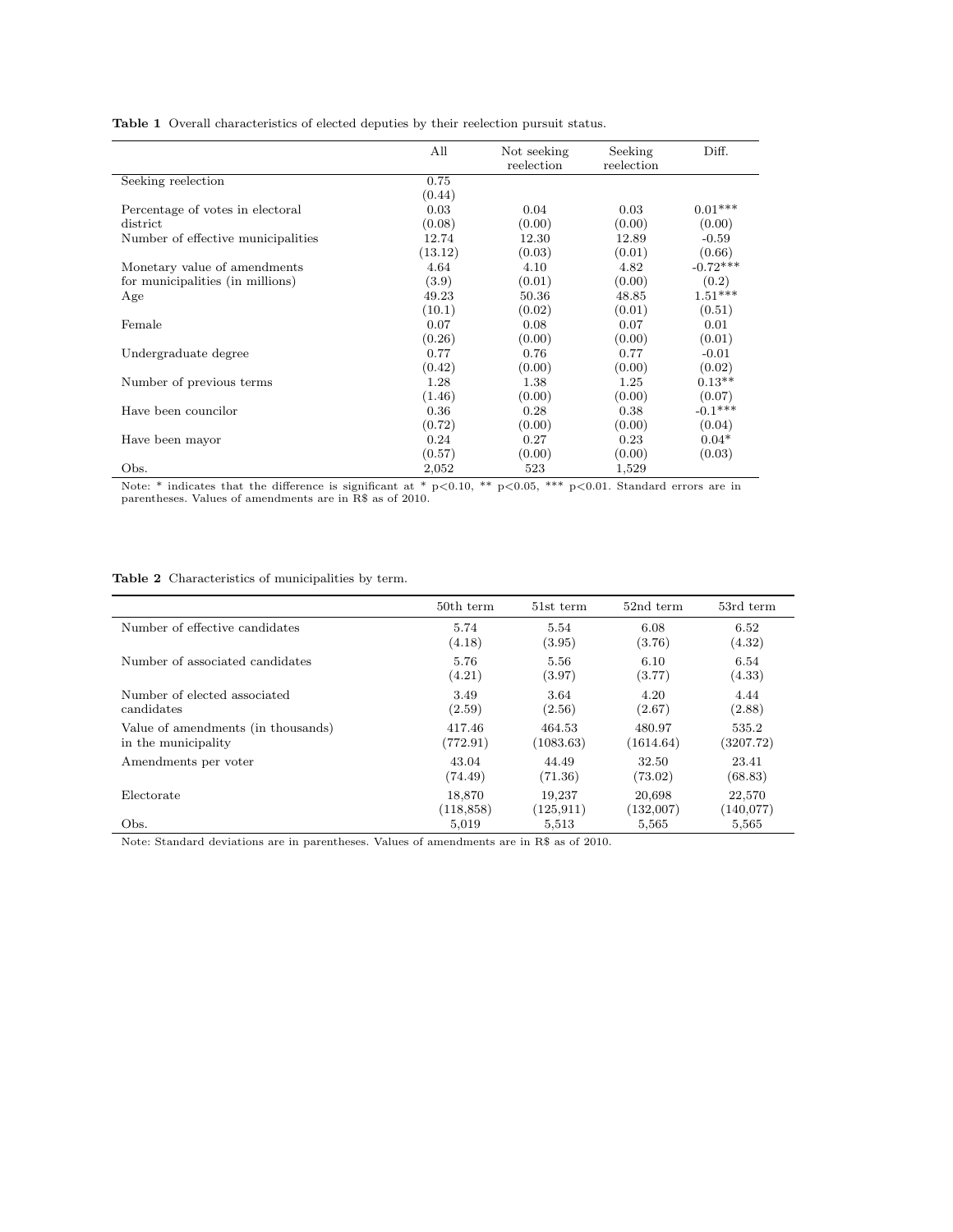|  | Table 3 Characteristics of elected and non-elected deputies for all candidates and those with only narrow margins of victory. |  |  |  |  |  |  |  |  |  |  |  |
|--|-------------------------------------------------------------------------------------------------------------------------------|--|--|--|--|--|--|--|--|--|--|--|
|--|-------------------------------------------------------------------------------------------------------------------------------|--|--|--|--|--|--|--|--|--|--|--|

|                                                                                       | All                   |                |                      |                | Margin 5%      |                | Margin $2.5\%$ |                |                |
|---------------------------------------------------------------------------------------|-----------------------|----------------|----------------------|----------------|----------------|----------------|----------------|----------------|----------------|
|                                                                                       | <b>Not</b><br>elected | Elected        | Diff.                | Not<br>elected | Elected        | Diff.          | Not<br>elected | Elected        | Diff.          |
| Number of municipalities                                                              | 3.29                  | 41.75          | $-38.46***$          | 26.02          | 30.83          | $-4.81**$      | 27.4           | 31.47          | $-4.07*$       |
| that are associated                                                                   | (0.00)                | (0.02)         | (0.36)               | (0.09)         | (0.11)         | (2.12)         | (0.17)         | (0.2)          | (2.87)         |
| Number of effective                                                                   | 4.55                  | 12.74          | $-8.19***$           | 9.72           | 11.63          | $-1.91**$      | 10.31          | 11.52          | $-1.21$        |
| municipalities                                                                        | (0.00)                | (0.01)         | (0.16)               | (0.04)         | (0.06)         | (1.05)         | (0.07)         | (0.11)         | (1.44)         |
| Percentage of votes                                                                   | 0.00                  | 0.03           | $-0.03***$           | 0.02           | 0.02           | 0.00           | 0.02           | 0.02           | 0.00           |
| in electoral district                                                                 | (0.00)                | (0.00)         | (0.00)               | (0.00)         | (0.00)         | (0.00)         | (0.00)         | (0.00)         | (0.00)         |
| Age                                                                                   | 46.76                 | 49.26          | $-2.5***$            | 48.74          | 48.66          | 0.08           | 48             | 48.48          | $-0.48$        |
|                                                                                       | (0.00)                | (0.00)         | (0.25)               | (0.05)         | (0.05)         | (0.94)         | (0.08)         | (0.08)         | (1.23)         |
| Female                                                                                | 0.11                  | 0.07           | $0.04***$            | 0.08           | 0.07           | 0.01           | 0.08           | 0.05           | 0.03           |
|                                                                                       | (0.00)                | (0.00)         | (0.01)               | (0.00)         | (0.00)         | (0.03)         | (0.00)         | (0.00)         | (0.03)         |
| Obs.                                                                                  | 13,457                | 2,052          |                      | 207            | 212            |                | 121            | 123            |                |
| Incumbent in previous term                                                            | 0.03                  | 0.52           | $-0.49***$           | 0.36           | 0.38           | $-0.02$        | 0.4            | 0.34           | 0.06           |
|                                                                                       | (0.00)                | (0.00)         | (0.01)               | (0.00)         | (0.00)         | (0.06)         | (0.01)         | (0.01)         | (0.07)         |
| Value of amendments<br>(in millions) in associated<br>municipalities in previous term | 0.10<br>(0.00)        | 1.73<br>(0.00) | $-1.63***$<br>(0.03) | 1.26<br>(0.01) | 1.08<br>(0.01) | 0.18<br>(0.24) | 1.15<br>(0.02) | 0.87<br>(0.02) | 0.28<br>(0.27) |
| Obs.                                                                                  | 10,962                | 1,539          |                      | 144            | 151            |                | 86             | 85             |                |

Note: \* indicates that the difference is significant at \* p<0.10, \*\* p<0.05, \*\*\* p<0.01. Standard errors are in parentheses. Values of amendments are in R\$ as of 2010.

|               | Table 4 Characteristics of municipalities with zero and one elected associated candidate with a narrow margin of victory of |  |  |  |  |  |  |  |
|---------------|-----------------------------------------------------------------------------------------------------------------------------|--|--|--|--|--|--|--|
| five percent. |                                                                                                                             |  |  |  |  |  |  |  |

|                                     | Zero elected associated<br>candidates | One elected associated<br>candidate | Diff.                     |
|-------------------------------------|---------------------------------------|-------------------------------------|---------------------------|
| Electorate                          | 21,284.44<br>(31.67)                  | 23,090.62<br>(33.91)                | $-1,806.18$<br>(3,245.19) |
| Average years of education $+25$    | 4.24<br>(0.00)                        | 4.26<br>(0.00)                      | $-0.02$<br>(0.03)         |
| <b>IDH</b>                          | 0.71<br>(0.00)                        | 0.71<br>(0.00)                      | 0.00<br>(0.00)            |
| Per capita income $(R$$ as of 2000) | 183.95                                | 186.26                              | $-2.31$                   |
| Obs.                                | (0.03)<br>3,004                       | (0.02)<br>4,723                     | (2.28)                    |

Note: \* indicates that the difference is significant at \*  $p<0.10$ , \*\*  $p<0.05$ , \*\*\*  $p<0.01$ . Standard errors are in parentheses.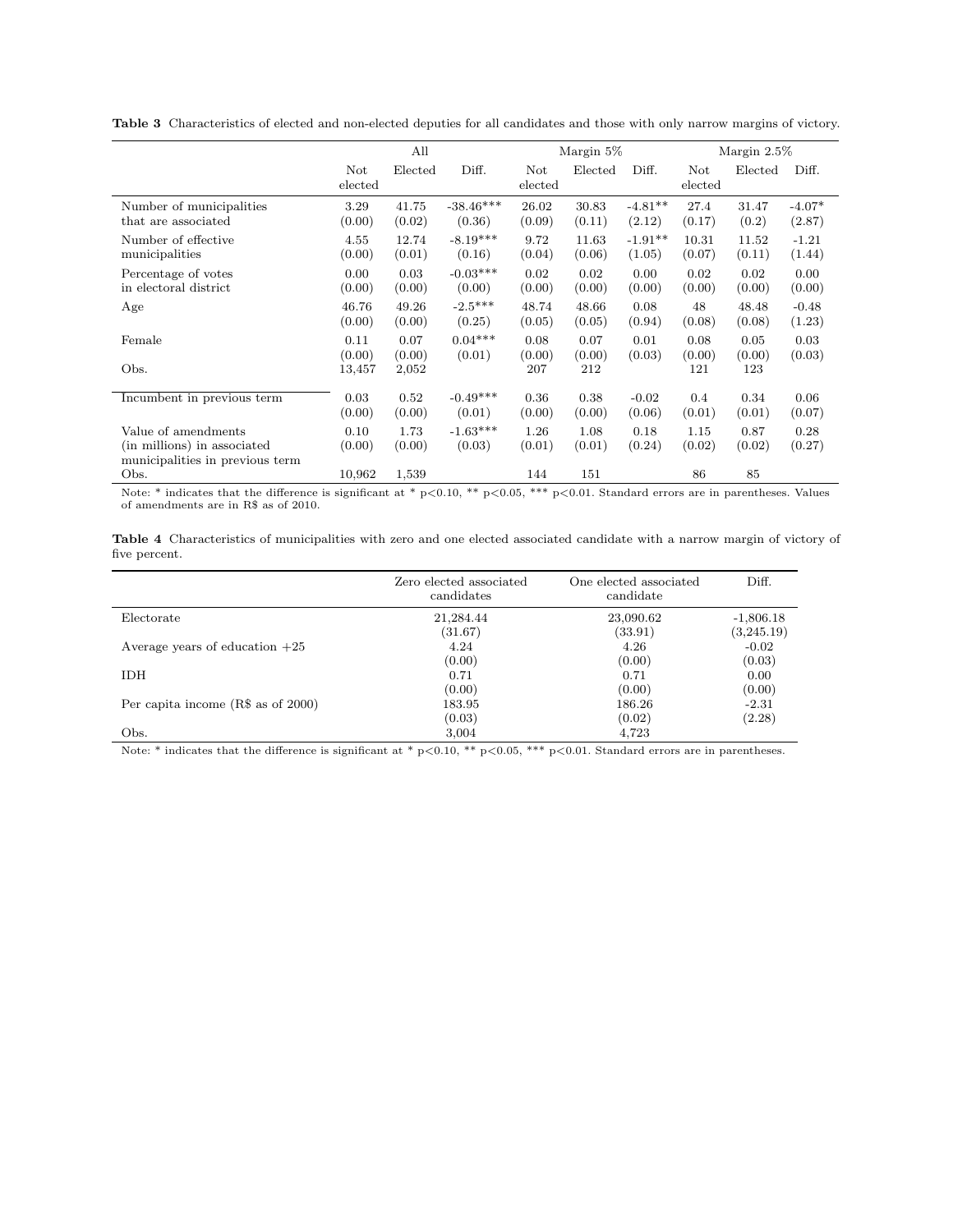|                                     | OLS 1        | OLS 2                  | FE <sub>1</sub>        | FE2                    | Tobit                    |
|-------------------------------------|--------------|------------------------|------------------------|------------------------|--------------------------|
| Vote percentage in the municipality | 37.773***    | $38.134***$            | $38.039***$            | 38.963***              | 32.237***                |
|                                     | (0.781)      | (0.787)                | (0.786)                | (1.785)                | (0.234)                  |
| Number of effective candidates      |              | $-0.021***$            | $-0.005$               | $-0.022***$            | $0.144***$               |
| Number of effective municipalities  |              | (0.003)<br>$-0.018***$ | (0.004)<br>$-0.018***$ | (0.003)<br>$-0.023***$ | (0.006)<br>$-0.035***$   |
|                                     |              | (0.001)                | (0.001)                | (0.008)                | (0.002)                  |
| Constant                            | 29.648***    | $29.722***$            | 1.132                  | 7.244                  | $-2.969$                 |
|                                     | (3.022)      | (3.020)                | (1.208)                | (4.772)                | (1.502)                  |
| Obs.                                | 683,125      | 683,125                | 683,125                | 683,125                | 683,126                  |
| R-squared                           | 0.100        | 0.100                  | 0.067                  | 0.068                  | $\overline{\phantom{a}}$ |
| FE Candidate                        | No           | No                     | No                     | Yes                    | No                       |
| FE Municipality                     | No           | No                     | Yes                    | No                     | No                       |
| SE Clustered by Candidate           | No           | No.                    | No                     | Yes                    | No                       |
| SE Clustered by Municipality        | $_{\rm Yes}$ | $_{\rm Yes}$           | $_{\rm Yes}$           | No                     | No                       |

Table 5 Allocation of budget amendments to municipalities. Dependent variable: value of allocated amendments per voter.

Note: \* p<0.10, \*\* p<0.05, \*\*\* p<0.01. Standard error in parentheses. Coefficients of the Tobit model refer to marginal effects, which are conditional on being censored. Dummies for elections, party and state are considered in all models. The following variables are used as controls: number of councilor mandates in municipality, number of mayor mandates in municipality, party is the same as the mayor's party, party is the same as the governor's party, party is the same as the president's party, number of previous legislatures, number of state deputy mandates, number of governor mandates, number of senator mandates, undergraduate degree, dummy for state capital, population and GDP per capita. Dependent variable reported in R\$ as of 2010.

Table 6 Discontinuity regression - Allocation of budget amendments to municipalities. Dependent variable: value of amendments per voter.

|                                                      | All                | Margin 5\%<br>CandEfet<br>$\leq 5$ | CandEfet<br>> 5    | All                | Margin $2.5\%$<br>CandEfet<br>$\leq 5$ | CandEfet<br>> 5    |
|------------------------------------------------------|--------------------|------------------------------------|--------------------|--------------------|----------------------------------------|--------------------|
| Number of elected associated<br>candidates           | $3.4***$<br>(1.2)  | $4.9***$<br>(1.8)                  | 2.2<br>(1.8)       | $3.7***$<br>(1.2)  | $5.8***$<br>(2.2)                      | 2.0<br>(1.6)       |
| Number of effective candidate                        | $-1.4***$<br>(0.2) | $-4.5***$<br>(1.1)                 | $-1.2***$<br>(0.3) | $-1.3***$<br>(0.3) | $-4.0***$<br>(1.4)                     | $-1.2***$<br>(0.2) |
| Number of elected candidates                         | $-9.1*$            | $-4.6$                             | -6.6               | $-9.5$             | $-5.5$                                 | $-3.7$             |
| that have been mayor<br>Number of elected candidates | (5.0)<br>$-6.3$    | (7.8)<br>4.2                       | (7.2)<br>$-7.4$    | (6.9)<br>$-3.2$    | (10.3)<br>$1.3\,$                      | (9.1)<br>$-3.8$    |
| that have been councilor                             | (6.9)<br>$54.1***$ | (10.3)<br>$50.8**$                 | (7.2)<br>$74.2***$ | (6.9)<br>$56.9***$ | (16.4)<br>$49.5*$                      | (7.4)<br>$71.6***$ |
| Constant                                             | (10.1)             | (20.8)                             | (12.8)             | (12.1)             | (27.7)                                 | (13.7)             |
| Obs.                                                 | 8,559              | 3,723                              | 4,836              | 5.734              | 2,347                                  | 3,387              |
| R-squared                                            | 0.30               | 0.22                               | 0.35               | 0.33               | 0.20                                   | 0.43               |

Note: \* p<0.10, \*\* p<0.05, \*\*\* p<0.01. Robust standard errors are in parentheses. Dummies for elections and state are considered in all models. The following variables are used as controls: number of associated candidates who are members of mayor's party, party is the same as the governor's party, party is the same as the president's party, mean of associated candidates' effective municipality and electorate. Amendments are reported in R\$ as of 2010.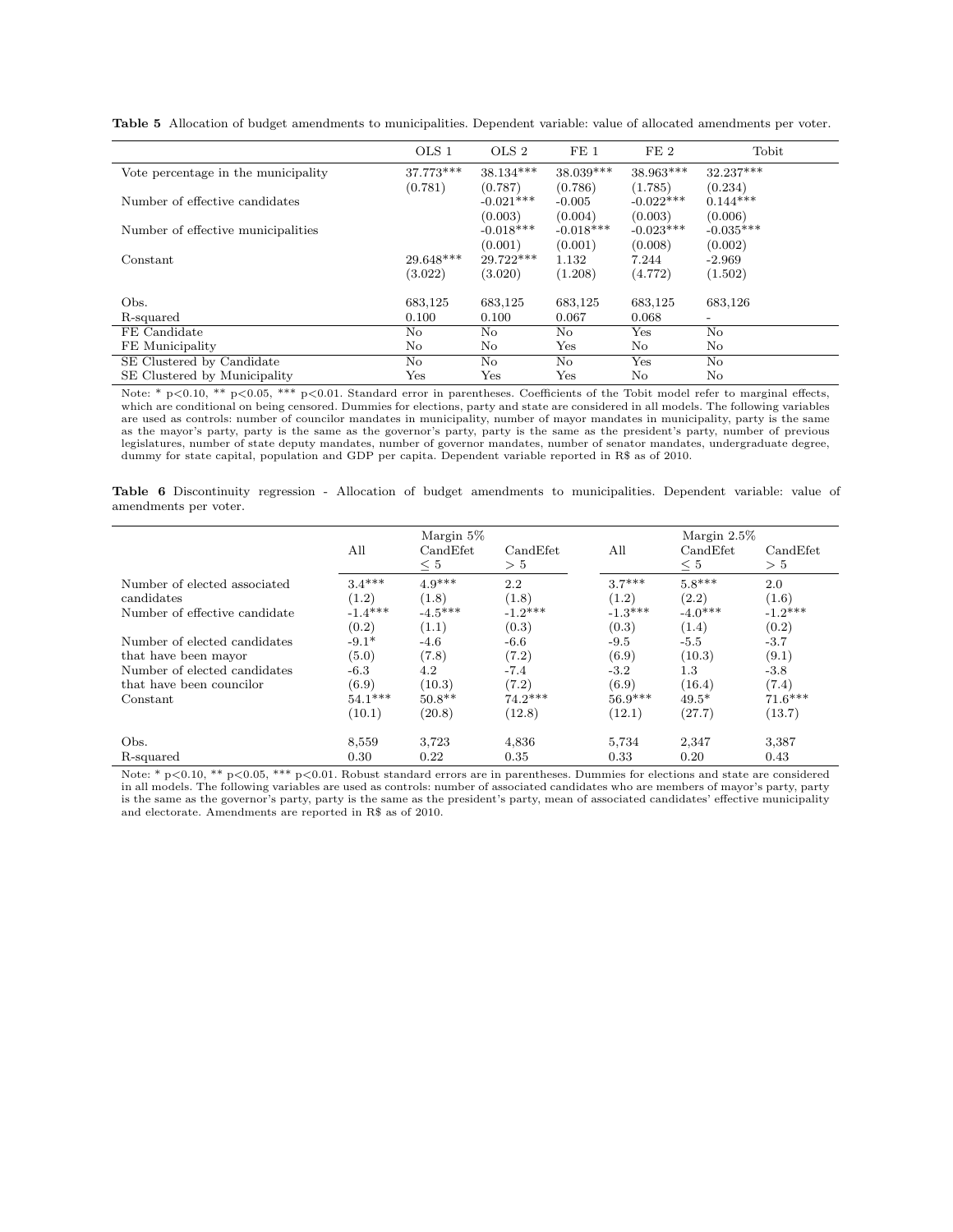|                                                                                   | OLS 1                    | OLS <sub>2</sub>           | FE1                        | FE <sub>2</sub>            | FE <sub>3</sub>         | FE <sub>4</sub>          |
|-----------------------------------------------------------------------------------|--------------------------|----------------------------|----------------------------|----------------------------|-------------------------|--------------------------|
| Amendment by voter                                                                | $4.631***$<br>(0.915)    | $6.694***$<br>(0.910)      | $7.050***$<br>(0.820)      | 7.807***<br>(0.876)        | $5.948***$<br>(0.451)   |                          |
| Amendment by voter <sup>2</sup>                                                   |                          | $-0.003***$<br>(0.001)     | $-0.004***$<br>(0.001)     | $-0.004***$<br>(0.001)     | $-0.008***$<br>(0.001)  |                          |
| Amendment by voter<br>municipalities the deputy<br>is associated                  |                          |                            |                            |                            |                         | $5.369***$<br>(0.547)    |
| Amendment by voter<br>municipalities the deputy<br>is associated <sup>2</sup>     |                          |                            |                            |                            |                         | $-0.008***$<br>(0.001)   |
| Amendment by voter<br>municipalities the deputy<br>is NOT associated              |                          |                            |                            |                            |                         | $7.371***$<br>(0.630)    |
| Amendment by voter<br>municipalities the deputy<br>is NOT associated <sup>2</sup> |                          |                            |                            |                            |                         | $-0.010***$<br>(0.003)   |
| Deputy was associated<br>with the municipality<br>in previous election            | 1,071.394***<br>(66.794) | $1.061.512***$<br>(67.378) | $1,056.225***$<br>(32.952) | $1,032.365***$<br>(65.312) | $-52.353***$<br>(9.980) | $-47.851***$<br>(10.120) |
| Constant                                                                          | $-409.617*$<br>(218.473) | $-463.436**$<br>(218.848)  | $-62.919$<br>(68.205)      | 15.511<br>(26.497)         | 175.414**<br>(86.344)   | 175.740**<br>(86.356)    |
| Observations                                                                      | 526,025                  | 526,025                    | 526,025                    | 526,025                    | 310,306                 | 310,306                  |
| R-squared                                                                         | 0.348                    | 0.349                      | 0.328                      | 0.138                      | 0.017                   | 0.017                    |
| FE deputy                                                                         | No                       | No                         | Yes                        | $\overline{N_{O}}$         | No                      | No                       |
| FE municipality                                                                   | No                       | No                         | $\rm No$                   | Yes                        | No                      | No                       |
| FE deputy-municipality                                                            | No                       | No                         | $\rm No$                   | No                         | Yes                     | Yes                      |

Table 7 Impact of budget amendments on the number of votes. Dependent variable: nominal votes for deputies in the municipality.

Note: \* p<0.10, \*\* p<0.05, \*\*\* p<0.01. Clustered standard errors are in parentheses. Clusters are at municipality level in OLS<br>model and at the fixed effect level in FE model. Dummies for elections, party and state are con variables are used as controls: number of councilor mandates in municipality, number of mayor mandates in municipality, party is the same as the mayor's party, party is the same as the governor's party, party is the same as the president's party, number of previous legislatures, number of state deputy mandates, number of governor mandates, number of senator mandates, undergraduate degree, dummy for being a woman, dummy for state capital and electorate. Amendments are reported in R\$ as of 2010.

|         | Table 8 Relationship between budget amendments and electoral success. Dependent variable: success or failure in reelection |  |  |  |  |  |  |
|---------|----------------------------------------------------------------------------------------------------------------------------|--|--|--|--|--|--|
| effort. |                                                                                                                            |  |  |  |  |  |  |

|                                           | Probit 1            | Probit 2         | Probit 3 | Probit 4    |
|-------------------------------------------|---------------------|------------------|----------|-------------|
| Amendment by voter                        | $0.003*$<br>(0.002) | 0.001<br>(0.009) |          |             |
| Amendment by voter <sup>2</sup>           |                     | 0.000<br>(0.000) |          |             |
| Amendment by voter municipalities         |                     |                  | 0.004    | 0.019       |
| the deputy is associated                  |                     |                  | (0.003)  | (0.016)     |
| Amendment by voter municipalities         |                     |                  |          | $-0.000$    |
| the deputy is associated <sup>2</sup>     |                     |                  |          | (0.000)     |
| Amendment by voter municipalities         |                     |                  | $-0.009$ | $-0.069***$ |
| the deputy is NOT associated              |                     |                  | (0.010)  | (0.020)     |
| Amendment by voter municipalities         |                     |                  |          | $0.003***$  |
| the deputy is NOT associated <sup>2</sup> |                     |                  |          | (0.001)     |
| Obs.                                      | 1.520               | 1,520            | 1,520    | 1,520       |
| Pseudo R-squared                          | 0.0669              | 0.0670           | 0.0676   | 0.0734      |

Note: \* p<0.10, \*\* p<0.05, \*\*\* p<0.01. Standard errors, clustered at state level, are in parentheses. Reported coefficients refer to marginal effects. Dummies for elections, party and state are considered in all models. The following variables are used as controls: Value of national, regional and state amendments; number of effective municipalities; number of councilor mandates; number of mayor mandates; party is the same as the governor's party; party is the same as the president's party; number of previous legislatures; number of state deputy mandates; number of governor mandates; number of senator mandates; undergraduate degree; dummy for being a woman; and state electorate. Amendments are reported in R\$ as of 2010.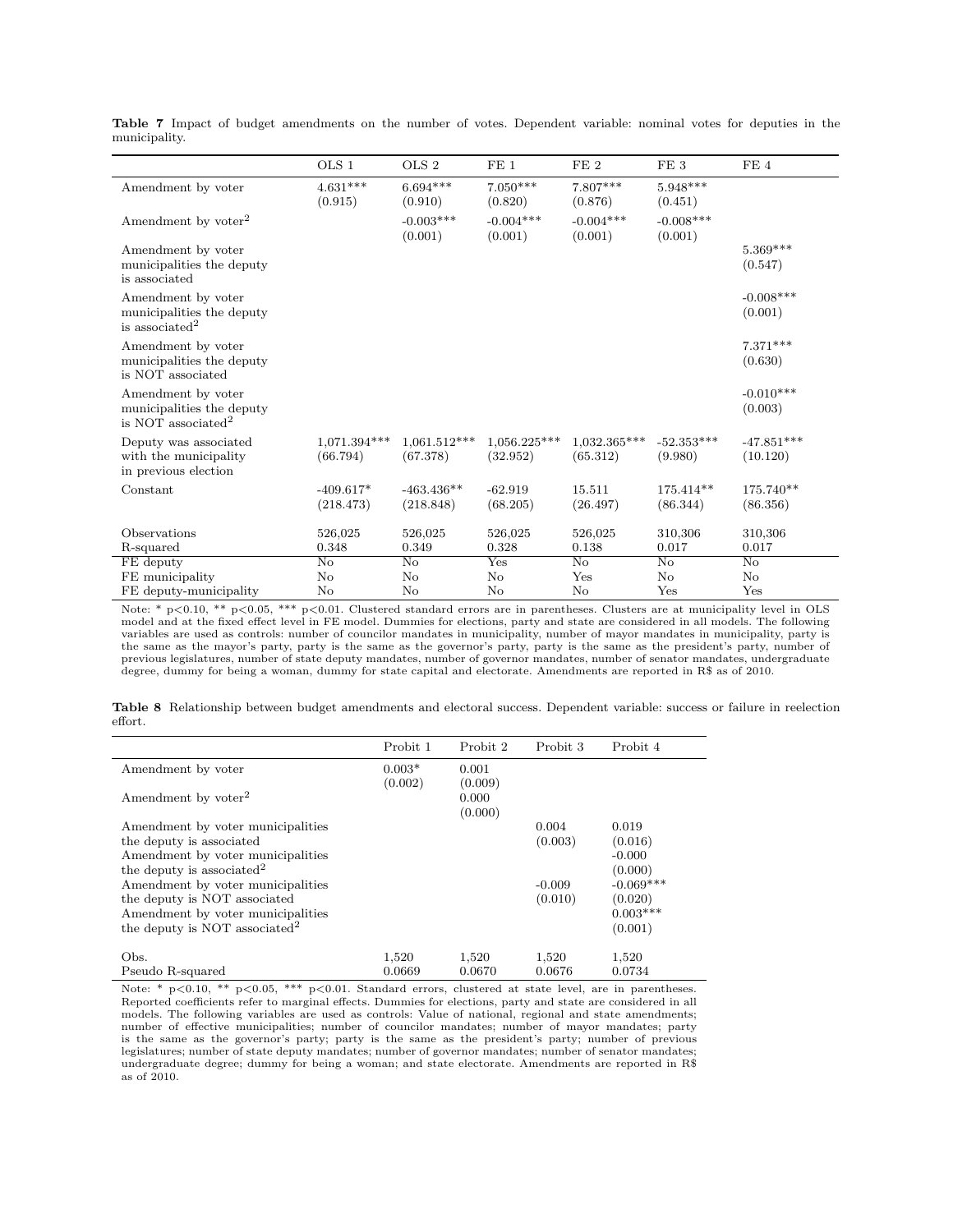| Total of amendment from elected NOT associated candidates |           |           |             |      |       |  |
|-----------------------------------------------------------|-----------|-----------|-------------|------|-------|--|
|                                                           | Median    | Mean      | Std Dev     | Obs. |       |  |
| 50th term                                                 | 0.0       | 99,707.9  | 278,867.4   |      | 5,019 |  |
| 51st term                                                 | 0.0       | 118,906.4 | 394,318.1   |      | 5,513 |  |
| 52nd term                                                 | 0.0       | 137,478.3 | 576,932.9   |      | 5,565 |  |
| 53rd term                                                 | 0.0       | 136,004.9 | 1,038,234.7 |      | 5,565 |  |
|                                                           |           |           |             |      |       |  |
| Total of amendment from elected associated candidates     |           |           |             |      |       |  |
|                                                           | Median    | Mean      | Std Dev     | Obs. |       |  |
| 50th term                                                 | 116,115.0 | 274,027.2 | 585,892.4   |      | 5,019 |  |
| 51st term                                                 | 122,061.5 | 307,976.9 | 819,991.8   |      | 5,513 |  |
| 52nd term                                                 | 0.0       | 309,711.4 | 1,145,345.0 |      | 5,565 |  |
| 53rd term                                                 | 0.0       | 367,857.6 | 2,280,778.5 |      | 5,565 |  |

Table A1 Overall amendment values by deputies' association status (at municipal level).

Note: Values of amendments are in R\$ as of 2010.

Table A2 Robustness checks - Different formulations for candidate association

|                       | Associated $= 0.5*$ Effect Candidate |                      |                |                |                      |                |  |
|-----------------------|--------------------------------------|----------------------|----------------|----------------|----------------------|----------------|--|
|                       | Margin 5\%                           |                      |                | Margin $2.5\%$ |                      |                |  |
|                       | All                                  | CandEfet<br>$\leq 5$ | CandEfet<br>>5 | All            | CandEfet<br>$\leq 5$ | CandEfet<br>>5 |  |
| Number of elected     | $5.3**$                              | $12.6***$            | $1.6\,$        | $4.2**$        | $13.4***$            | $-0.2$         |  |
| associated candidates | (2.1)                                | (2.4)                | (2.8)          | (2.0)          | (2.7)                | (2.7)          |  |
| Number of effective   | $-1.1***$                            | $-4.7***$            | $-1.1***$      | $-0.9***$      | $-3.8**$             | $-1.2***$      |  |
| candidate             | (0.2)                                | (1.4)                | (0.3)          | (0.3)          | (1.7)                | (0.4)          |  |
| Constant              | $58.2***$                            | $71.8***$            | $62.3***$      | $44.4***$      | $32.8***$            | $71.8***$      |  |
|                       | (6.7)                                | (9.8)                | (11.9)         | (9.4)          | (9.8)                | (16.5)         |  |
| Obs.                  | 4.810                                | 1.759                | 3.051          | 3.029          | 1.028                | 2,001          |  |
| R-squared             | 0.3                                  | 0.3                  | 0.4            | 0.4            | 0.3                  | 0.4            |  |

|                       | Associated $= 1.5*$ Effect Candidate |           |           |                |            |            |  |
|-----------------------|--------------------------------------|-----------|-----------|----------------|------------|------------|--|
|                       | Margin 5\%                           |           |           | Margin $2.5\%$ |            |            |  |
|                       | All                                  | CandEfet  | CandEfet  | All            | CandEfet   | Cand Efet. |  |
|                       |                                      | $\leq 5$  | $> \! 5$  |                | $\leq 5$   | > 5        |  |
| Number of elected     | $3.5***$                             | $4.8***$  | $2.5*$    | $3.6***$       | $5.4***$   | $2.6*$     |  |
| associated candidates | (1.0)                                | (1.5)     | (1.4)     | (1.0)          | (1.7)      | (1.4)      |  |
| Number of effective   | $-1.4***$                            | $-4.1***$ | $-1.1***$ | $-1.3***$      | $-3.9***$  | $-1.1***$  |  |
| candidate             | (0.2)                                | (1.0)     | (0.2)     | (0.2)          | (1.2)      | (0.2)      |  |
| Constant              | $77.8***$                            | $94.2***$ | $68.3***$ | $89.8***$      | $116.2***$ | $62.5***$  |  |
|                       | (7.7)                                | (10.6)    | (10.7)    | (12.0)         | (18.0)     | (10.3)     |  |
| Obs.                  | 10,876                               | 4,817     | 6,059     | 7,566          | 3,128      | 4,438      |  |
| R-squared             | 0.3                                  | $0.2\,$   | 0.3       | 0.3            | 0.2        | 0.4        |  |
|                       |                                      |           |           |                |            |            |  |

Note: \* p<0.10, \*\* p<0.05, \*\*\* p<0.01. Robust standard errors are in parentheses. Dummies for elections and state are<br>considered in all models. The following variables are used as controls: number of associated candidates candidates' effective municipality and electorate. Amendments are reported in R\$ as of 2010.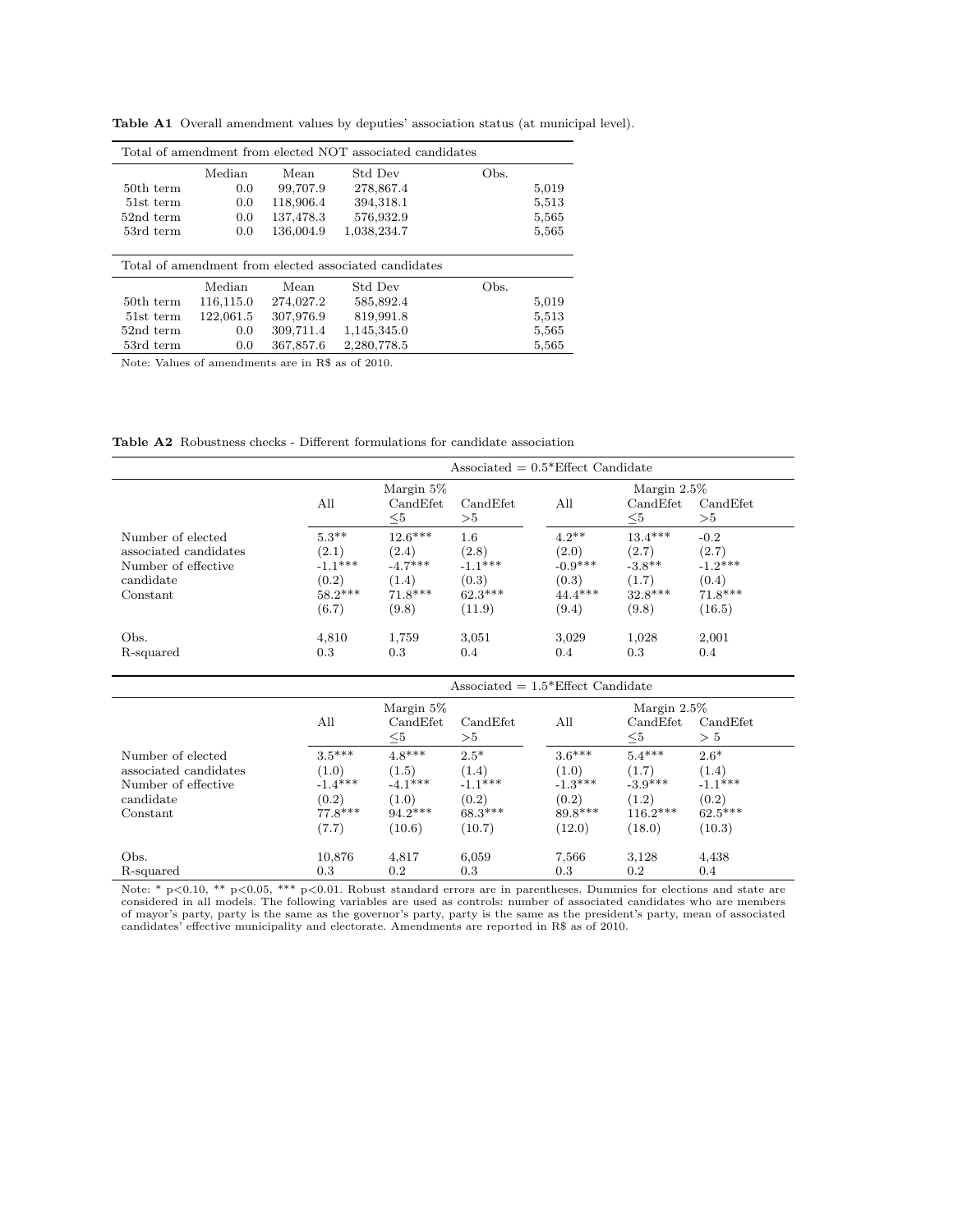Table A3 Robustness checks - Different formulations for candidate association

|                                                        | Associado = $0.5^*$ CandEfet<br>FE | Associado = $1.5^*$ CandEfet<br>FE |
|--------------------------------------------------------|------------------------------------|------------------------------------|
| Amendment by voter                                     | $5.770***$                         | $5.476***$                         |
| municipality the deputy is associated                  | (0.661)                            | (0.533)                            |
| Amendment by voter                                     | $-0.008***$                        | $-0.008$ ***                       |
| municipality the deputy is associated <sup>2</sup>     | (0.001)                            | (0.002)                            |
| Amendment by voter                                     | $6.228***$                         | $7.458***$                         |
| municipality the deputy is NOT associated              | (0.652)                            | (0.637)                            |
| Amendment by voter                                     | $-0.010***$                        | $-0.010***$                        |
| municipality the deputy is NOT associated <sup>2</sup> | (0.003)                            | (0.003)                            |
| Deputy was associated to                               | $-74.128***$                       | $-31.604***$                       |
| municipality in previous election                      | (25.257)                           | (7.942)                            |
| Constant                                               | 175.297**<br>(86.425)              | 175.352**<br>(86.359)              |
| Observations                                           | 310,306                            | 310,306                            |
| R-squared                                              | 0.017                              | 0.017                              |
| FE deputy                                              | No                                 | No                                 |
| FE municipality                                        | No                                 | No                                 |
| FE deputy-municipality                                 | Yes                                | Yes                                |

Note: \* p<0.10, \*\* p<0.05, \*\*\* p<0.01. Clustered standard errors are in parentheses. Clusters are at the fixed effect level in FE<br>model. Dummies for elections, party and state are considered in all models. The following va of councilor mandates in municipality, number of mayor mandates in municipality, party is the same as the mayor's party, party is the same as the governor's party, party is the same as the president's party, number of previous legislatures, number of state deputy mandates, number of governor mandates, number of senator mandates, undergraduate degree, dummy for being a woman, dummy for state capital and electorate. Amendments are reported in R\$ as of 2010.

| <b>Table A4</b> Robustness checks - Different formulations for candidate association |  |
|--------------------------------------------------------------------------------------|--|
|--------------------------------------------------------------------------------------|--|

|                                                                              | Probit   | Associado = $0.5^*$ CandEfet<br>Probit | Probit   | Associado = $1.5^*$ CandEfet<br>Probit |
|------------------------------------------------------------------------------|----------|----------------------------------------|----------|----------------------------------------|
| Amendment by voter                                                           | 0.004    | 0.008                                  | 0.002    | 0.005                                  |
| municipality the deputy is associated                                        | (0.003)  | (0.013)                                | (0.002)  | (0.011)                                |
| Amendment by voter<br>municipality the deputy is associated <sup>2</sup>     |          | $-0.000$<br>(0.000)                    |          | $-0.000$<br>(0.000)                    |
| Amendment by voter                                                           | $-0.001$ | $-0.038***$                            | $-0.003$ | $-0.060**$                             |
| municipality the deputy is NOT associated                                    | (0.006)  | (0.014)                                | (0.010)  | (0.030)                                |
| Amendment by voter<br>municipality the deputy is NOT associated <sup>2</sup> |          | $0.001***$<br>(0.000)                  |          | 0.005<br>(0.004)                       |
| Obs.                                                                         | 1.520    | 1,520                                  | 1,520    | 1,520                                  |
| Pseudo R-squared                                                             | 0.0669   | 0.0708                                 | 0.0668   | 0.0688                                 |

Note: \* p<0.10, \*\* p<0.05, \*\*\* p<0.01. Standard errors, clustered at state level, are in parentheses. Reported coefficients refer to marginal effects. Dummies for elections, party and state are considered in all models. The following variables are used as controls: Value of national, regional and state amendments; number of effective municipalities; number of councilor mandates; number of mayor mandates; party is the same as the governor's party; party is the same as the president's party; number of previous legislatures; number of state deputy mandates; number of governor mandates; number of senator mandates; undergraduate degree; dummy for being a woman; and state electorate. Amendments are reported in R\$ as of 2010.